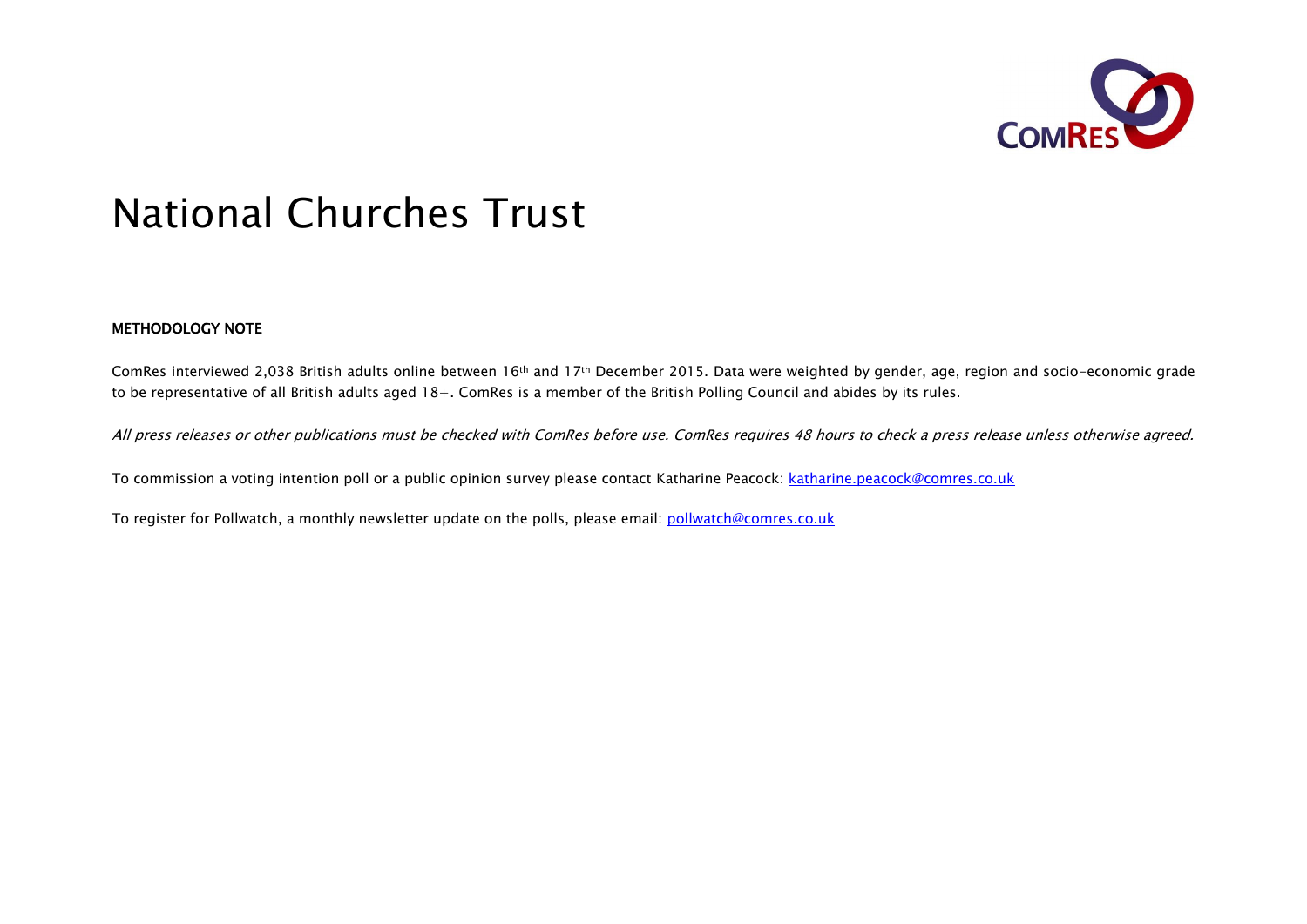Absolutes/col percents

Page 1

#### Table 1

**Q.1 Which of the following, if any, would encourage you to visit a church, chapel or meeting house for any reason, including religious services, non-religious activities (such as playgroups, cultural events, meetings and lunch clubs) or as a visitor or tourist? Base: All respondents**

|                                                                                                                   |            | Gender                       |             |                  |              | Age          |              |              |              |             | Social Grade          |                       |              | <b>Employment Sector</b> |                     |
|-------------------------------------------------------------------------------------------------------------------|------------|------------------------------|-------------|------------------|--------------|--------------|--------------|--------------|--------------|-------------|-----------------------|-----------------------|--------------|--------------------------|---------------------|
|                                                                                                                   | Total      | Male<br>Female<br>(a)<br>(b) |             | $18 - 24$<br>(c) | 25-34<br>(d) | 35-44<br>(e) | 45-54<br>(f) | 55-64<br>(q) | $65+$<br>(h) | AB<br>(i)   | C <sub>1</sub><br>(i) | C <sub>2</sub><br>(k) | DE<br>(1)    | Public<br>(m)            | Pri-<br>vate<br>(n) |
| Unweighted base                                                                                                   | 2038       | 1055                         | 983         | 163              | 316          | 345          | 383          | 301          | 530          | 599         | 591                   | 333                   | 515          | 214                      | 845                 |
| Weighted base                                                                                                     | 2038       | 993                          | 1045        | 237              | 353          | 335          | 363          | 294          | 457          | 548         | 548                   | 444                   | 497          | 245                      | 909                 |
| NET: Any                                                                                                          | 1269       | 592                          | 678         | 168              | 228          | 200          | 215          | 169          | 289          | 380         | 353                   | 249                   | 287          | 169                      | 564                 |
|                                                                                                                   | 62%        | 60%                          | 65%A        | 71%EFGh          | 65%          | 60%          | 59%          | 57%          | 63%          | 69%jKL      | 64%KL                 | 56%                   | 58%          | 69%n                     | 62%                 |
| A friendly welcome                                                                                                | 884        | 385                          | 499         | 116              | 149          | 134          | 150          | 119          | 216          | 247         | 250                   | 176                   | 212          | 114                      | 375                 |
|                                                                                                                   | 43%        | 39%                          | 48%A        | 49%e             | 42%          | 40%          | 41%          | 40%          | 47%eg        | 45%         | 46%                   | 40%                   | 43%          | 47%                      | 41%                 |
| Toilets                                                                                                           | 686        | 333                          | 353         | 91               | 104          | 101          | 130          | 91           | 169          | 213         | 173                   | 131                   | 170          | 78                       | 292                 |
|                                                                                                                   | 34%        | 34%                          | 34%         | 38%d             | 30%          | 30%          | 36%          | 31%          | 37%Deg       | 39%JK       | 31%                   | 29%                   | 34%          | 32%                      | 32%                 |
| Café or refreshment                                                                                               | 657        | 320                          | 337         | 82               | 114          | 111          | 123          | 93           | 133          | 198         | 177                   | 124                   | 158          | 82                       | 303                 |
| area                                                                                                              | 32%        | 32%                          | 32%         | 35%              | 32%          | 33%          | 34%          | 32%          | 29%          | 36%K        | 32%                   | 28%                   | 32%          | 34%                      | 33%                 |
| Comfortable seating                                                                                               | 591        | 277                          | 314         | 82               | 100          | 91           | 105          | 74           | 138          | 182         | 165                   | 112                   | 132          | 88                       | 247                 |
|                                                                                                                   | 29%        | 28%                          | 30%         | 35%q             | 28%          | 27%          | 29%          | 25%          | 30%          | 33%KL       | 30%                   | 25%                   | 26%          | 36%N                     | 27%                 |
| Access to useful<br>visitor information<br>(e.g. details of things<br>to see or do, opening<br>hours, directions) | 572<br>28% | 255<br>26%                   | 318<br>30%A | 70<br>30%        | 95<br>27%    | 85<br>26%    | 114<br>31%   | 77<br>26%    | 130<br>29%   | 174<br>32%K | 153<br>28%            | 102<br>23%            | 143<br>29%k  | 72<br>29%                | 248<br>27%          |
| Heating                                                                                                           | 530        | 253                          | 277         | 71               | 93           | 63           | 92           | 70           | 142          | 167         | 135                   | 99                    | 129          | 63                       | 211                 |
|                                                                                                                   | 26%        | 25%                          | 27%         | 30%E             | 26%E         | 19%          | 25%e         | 24%          | 31%EfG       | 30%JK       | 25%                   | 22%                   | 26%          | 26%                      | 23%                 |
| WiFi                                                                                                              | 283        | 129                          | 154         | 63               | 87           | 53           | 40           | 18           | 23           | 91          | 80                    | 57                    | 55           | 41                       | 150                 |
|                                                                                                                   | 14%        | 13%                          | 15%         | 27%EFGH          | 25%EFGH      | 16%fGH       | 11%GH        | 6%           | 5%           | 17%L        | 15%                   | 13%                   | 11%          | 17%                      | 17%                 |
| Easy access for people                                                                                            | 269        | 128                          | 140         | 37               | 35           | 39           | 54           | 47           | 57           | 59          | 73                    | 50                    | 87           | 33                       | 104                 |
| with disabilities                                                                                                 | 13%        | 13%                          | 13%         | 16%              | 10%          | 12%          | 15%d         | 16%D         | 13%          | 11%         | 13%                   | 11%                   | 17%ljK       | 14%                      | 11%                 |
| None of these would<br>encourage me to visit a<br>church, chapel or<br>meeting house                              | 769<br>38% | 401<br>40%B                  | 368<br>35%  | 68<br>29%        | 125<br>35%   | 134<br>40%C  | 148<br>41%C  | 125<br>43%C  | 167<br>37%c  | 168<br>31%  | 196<br>36%i           | 195<br>44%IJ          | 210<br>42%IJ | 76<br>31%                | 344<br>38%m         |

**Proportions/Means: Columns Tested (5%, 10% risk level) - a/b - c/d/e/f/g/h - i/j/k/l - m/n**

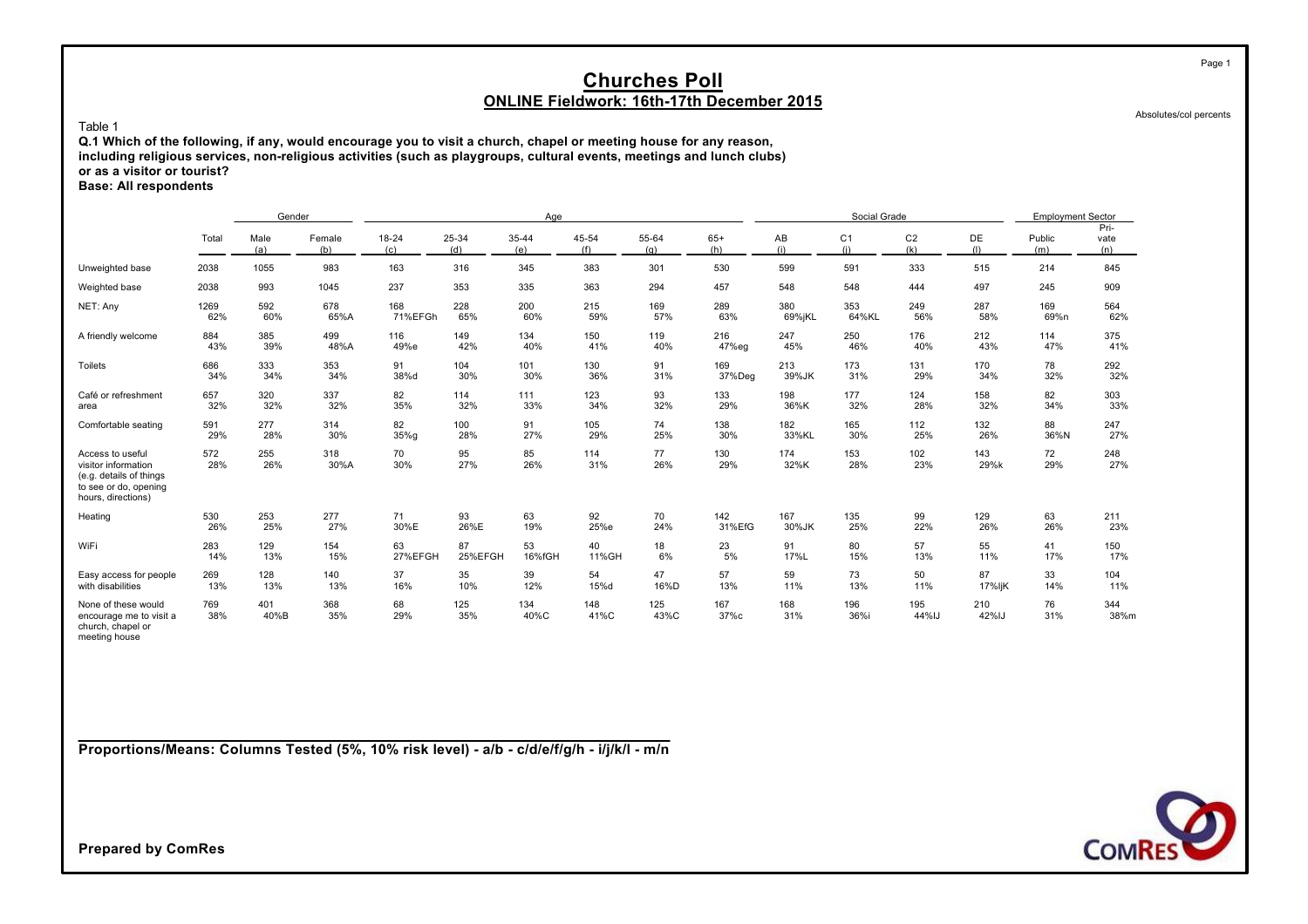Absolutes/col percents

Page 2

#### Table 1

**Q.1 Which of the following, if any, would encourage you to visit a church, chapel or meeting house for any reason, including religious services, non-religious activities (such as playgroups, cultural events, meetings and lunch clubs) or as a visitor or tourist? Base: All respondents**

|                                                                                                                   |             |                      |                  |                             |                      |                      | Region                                          |                              |                              |                     |               |                      |                      |                       |                      |                   |                       | To which of the following religious groups do you consider<br>vourself to be a member of? |                       |                       |                       |               |
|-------------------------------------------------------------------------------------------------------------------|-------------|----------------------|------------------|-----------------------------|----------------------|----------------------|-------------------------------------------------|------------------------------|------------------------------|---------------------|---------------|----------------------|----------------------|-----------------------|----------------------|-------------------|-----------------------|-------------------------------------------------------------------------------------------|-----------------------|-----------------------|-----------------------|---------------|
|                                                                                                                   | Total       | Scot-<br>land<br>(a) | Wales<br>(b)     | NET:<br>Eng-<br>land<br>(d) | North<br>East<br>(e) | North<br>West<br>(f) | York-<br>shire<br>& Hum-<br>ber-<br>side<br>(q) | West<br>Mid-<br>lands<br>(h) | East<br>Mid-<br>lands<br>(i) | East-<br>ern<br>(i) | London<br>(k) | South<br>East<br>(1) | South<br>West<br>(m) | Chris-<br>tian<br>(n) | NET:<br>Other<br>(o) | Muslim<br>(p)     | Hindu<br>(q)          | Jewish<br>(r)                                                                             | Sikh<br>(s)           | Budd-<br>hist<br>(t)  | Other<br>(u)          | None<br>(v)   |
| Unweighted base                                                                                                   | 2038        | 190                  | 100              | 1748                        | 78                   | 214                  | 199                                             | 176                          | 154                          | 220                 | 229           | 298                  | 180                  | 1081                  | 110                  | 39                | 12                    | 12                                                                                        | $\overline{2}$        | 11                    | 34                    | 810           |
| Weighted base                                                                                                     | 2038        | 177                  | $104*$           | 1757                        | 86*                  | 234                  | 173                                             | 183                          | 151                          | 197                 | 269           | 285                  | 179                  | 1066                  | $108*$               | $39*$             | $12***$               | $11***$                                                                                   | $3***$                | $10**$                | $34**$                | 821           |
| NET: Any                                                                                                          | 1269<br>62% | 108<br>61%           | 56<br>54%        | 1106<br>63%b                | 48<br>56%            | 149<br>64%           | 107<br>62%                                      | 112<br>61%                   | 98<br>65%                    | 126<br>64%          | 175<br>65%b   | 180<br>63%           | 111<br>62%           | 779<br>73%V           | 81<br>75%V           | 33<br>85%V        | 10<br>82%             | 6<br>54%                                                                                  | $\overline{2}$<br>59% | $\overline{7}$<br>73% | 23<br>69%             | 378<br>46%    |
| A friendly welcome                                                                                                | 884<br>43%  | 76<br>43%            | 36<br>34%        | 772<br>44%b                 | 34<br>40%            | 106<br>45%           | 72<br>42%                                       | 79<br>43%                    | 68<br>45%                    | 97<br>49%B          | 113<br>42%    | 121<br>43%           | 81<br>45%            | 590                   | 47<br>55%OV 44%V     | 20<br>52%V        | 5<br>45%              | 3<br>29%                                                                                  | $\overline{2}$<br>59% | $\overline{7}$<br>73% | 10<br>29%             | 224<br>27%    |
| <b>Toilets</b>                                                                                                    | 686<br>34%  | 54<br>31%            | 28<br>27%        | 604<br>34%                  | 25<br>29%            | 73<br>31%            | 52<br>30%                                       | 53<br>29%                    | 61<br>40%bgh                 | 71<br>36%           | 99<br>37%     | 108<br>38%bh         | 61<br>34%            | 389<br>36%V           | 57<br>53%NV          | 19<br>50%V        | 10<br>82%             | 6<br>54%                                                                                  | ٠                     | 6<br>61%              | 16<br>48%             | 222<br>27%    |
| Café or refreshment<br>area                                                                                       | 657<br>32%  | 69<br>Hk             | 24<br>39%dBe 23% | 564<br>32%b                 | 23<br>26%            | 84<br>36%BH          | 56<br>32%                                       | 47<br>25%                    | 64<br>43%BEg 32%<br>HjKlm    | 64                  | 78<br>29%     | 93<br>33%            | 56<br>31%            | 372<br>35%V           | 38<br>35%            | 13<br>33%         | 4<br>33%              | $\overline{4}$<br>36%                                                                     |                       | $\overline{4}$<br>40% | 13<br>39%             | 230<br>28%    |
| Comfortable seating                                                                                               | 591<br>29%  | 60<br>34%BL          | 21<br>20%        | 510<br>29%b                 | 20<br>24%            | 64<br>27%            | 48<br>28%                                       | 59<br>32%b                   | 47<br>31%b                   | 59<br>30%           | 92<br>34%BL   | 70<br>24%            | 51<br>28%            | 365<br>34%V           | 38<br>35%V           | 13<br>34%v        | $\overline{7}$<br>58% | 3<br>29%                                                                                  | $\overline{2}$<br>59% | 5<br>47%              | 8<br>25%              | 167<br>20%    |
| Access to useful<br>visitor information<br>(e.g. details of things<br>to see or do, opening<br>hours, directions) | 572<br>28%  | 41<br>23%            | 17<br>17%        | 514<br>29%B                 | 18<br>21%            | 69<br>29%B           | 46<br>26%b                                      | 59<br>32%aBe                 | 52<br>34%ABe 28%B            | 56                  | 75<br>28%B    | 85<br>30%B           | 54<br>30%B           | 341<br>32%V           | 36<br>34%V           | 14<br>36%v        | 6<br>48%              | $\overline{4}$<br>36%                                                                     | ٠                     | 6<br>54%              | $\overline{7}$<br>22% | 185<br>23%    |
| Heating                                                                                                           | 530<br>26%  | 55<br>31%bei         | 20<br>19%        | 455<br>26%                  | 16<br>19%            | 69<br>30%b           | 44<br>25%                                       | 46<br>25%                    | 32<br>21%                    | 59<br>30%be         | 69<br>26%     | 68<br>24%            | 51<br>28%            | 314<br>29%V           | 42<br>39%nV          | 15<br>39%V        | 4<br>32%              | 5<br>48%                                                                                  | $\overline{2}$<br>59% | 5<br>47%              | 11<br>33%             | 162<br>20%    |
| WiFi                                                                                                              | 283<br>14%  | 33                   | 6<br>19%BHJI 6%  | 244<br>14%B                 | 9<br>10%             | 40<br>17%BhJ         | 26<br>15%B                                      | 19<br>10%                    | 26<br>17%Bi                  | 19<br>10%           | 42<br>16%Bi   | 35<br>12%b           | 28<br>16%Bi          | 113<br>11%            | 29                   | 17<br>26%NV 43%NV | 4<br>33%              | $\overline{1}$<br>8%                                                                      | ٠                     | $\overline{2}$<br>17% | 6<br>16%              | 131<br>16%N   |
| Easy access for people<br>with disabilities                                                                       | 269<br>13%  | 26<br>15%            | 8<br>7%          | 235<br>13%                  | 6<br>7%              | 35<br>15%be          | 19<br>11%                                       | 28<br>15%be                  | 27<br>18%BE                  | 23<br>11%           | 31<br>12%     | 38<br>13%            | 28<br>16%be          | 181<br>17%V           | 18<br>17%V           | 9<br>22%V         | 4<br>31%              | $\overline{2}$<br>17%                                                                     | $\overline{2}$<br>59% | $\mathbf{1}$<br>6%    | $\overline{2}$<br>6%  | 61<br>7%      |
| None of these would<br>encourage me to visit a<br>church, chapel or<br>meeting house                              | 769<br>38%  | 69<br>39%            | 48<br>46%dk      | 651<br>37%                  | 38<br>44%            | 85<br>36%            | 66<br>38%                                       | 71<br>39%                    | 52<br>35%                    | 71<br>36%           | 94<br>35%     | 105<br>37%           | 68<br>38%            | 287<br>27%            | 27<br>25%            | 6<br>15%          | 2<br>18%              | 5<br>46%                                                                                  | $\overline{1}$<br>41% | 3<br>27%              | 11<br>31%             | 443<br>54%ONP |

**Proportions/Means: Columns Tested (5%, 10% risk level) - a/d - b/d - c/d - a/b/c/e/f/g/h/i/j/k/l/m - n/o - o/v - n/p/q/r/s/t/u/v \* small base; \*\* very small base (under 30) ineligible for sig testing**

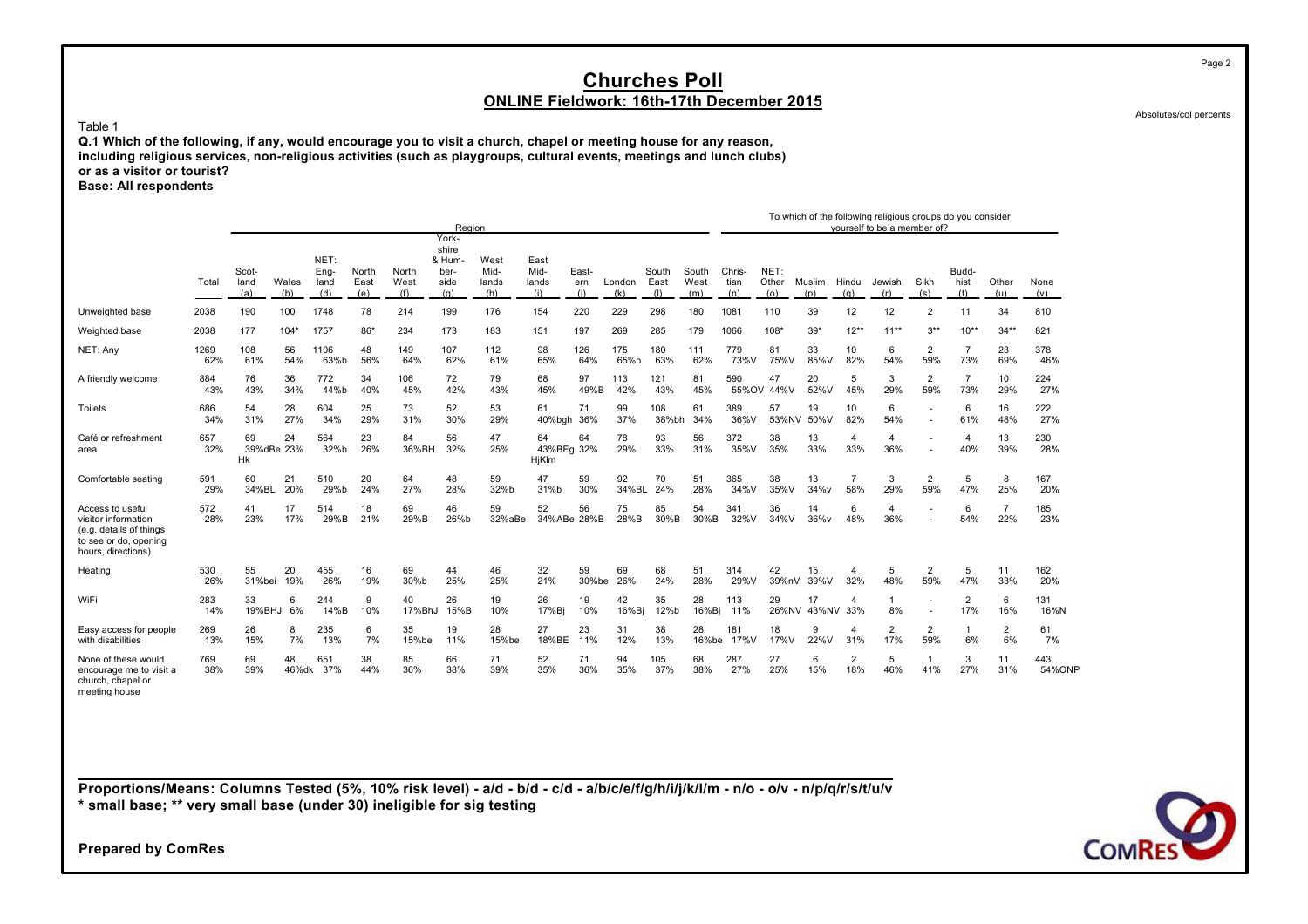Table 2

**Q.2 To what extent do you agree or disagree with each of the following statements?**

**Summary**

**Base: All respondents/ "Sample A" respondents/ "Sample B" respondents**

|                                      |     |                                                                                                                              |                                                                                                  |                                                                                                                                                                                                       | Statements                                                                                                                                                               |                                                                                                                                                                                               |                                                                                                                                                |                                                                                                          |                                                                                                                                                                                                           |
|--------------------------------------|-----|------------------------------------------------------------------------------------------------------------------------------|--------------------------------------------------------------------------------------------------|-------------------------------------------------------------------------------------------------------------------------------------------------------------------------------------------------------|--------------------------------------------------------------------------------------------------------------------------------------------------------------------------|-----------------------------------------------------------------------------------------------------------------------------------------------------------------------------------------------|------------------------------------------------------------------------------------------------------------------------------------------------|----------------------------------------------------------------------------------------------------------|-----------------------------------------------------------------------------------------------------------------------------------------------------------------------------------------------------------|
|                                      |     | The UK's<br>churches.<br>chapels and<br>meeting houses<br>are an<br>important part<br>of the UK's<br>heritage and<br>history | The UK's places<br>of worship are<br>an important<br>part of the<br>UK's heritage<br>and history | The Government<br>should give<br>financial<br>support to<br>churches,<br>chapels and<br>meeting houses<br>in order to<br>protect their<br>heritage and<br>history for<br>future<br><i>generations</i> | The Government<br>should give<br>financial<br>support to<br>places of<br>worship in<br>order to<br>protect their<br>heritage and<br>history for<br>future<br>generations | Churches.<br>chapels and<br>meeting houses<br>are important<br>for society, as<br>they provide a<br>space in which<br>community<br>activities such<br>as playgroups,<br>as well as<br>worship | It would have a<br>negative impact<br>on my local<br>community if my<br>local church.<br>chapel, or<br>meeting house<br>was no longer<br>there | Repairing and<br>restoring<br>churches.<br>chapels and<br>meeting houses<br>only benefits<br>churchgoers | It is difficult<br>to find useful<br>visitor<br>information,<br>such as<br>directions,<br>opening hours,<br>and details of<br>things to see<br>and do about<br>churches.<br>chapels and<br>meeting houses |
| Unweighted base                      |     | 1018                                                                                                                         | 1020                                                                                             | 1018                                                                                                                                                                                                  | 1020                                                                                                                                                                     | 2038                                                                                                                                                                                          | 2038                                                                                                                                           | 2038                                                                                                     | 2038                                                                                                                                                                                                      |
| Weighted base                        |     | 1025                                                                                                                         | 1013                                                                                             | 1025                                                                                                                                                                                                  | 1013                                                                                                                                                                     | 2038                                                                                                                                                                                          | 2038                                                                                                                                           | 2038                                                                                                     | 2038                                                                                                                                                                                                      |
| NET: Agree                           |     | 859<br>84%                                                                                                                   | 834<br>82%                                                                                       | 615<br>60%                                                                                                                                                                                            | 569<br>56%                                                                                                                                                               | 1683<br>83%                                                                                                                                                                                   | 1255<br>62%                                                                                                                                    | 711<br>35%                                                                                               | 943<br>46%                                                                                                                                                                                                |
| Strongly agree                       | (4) | 414<br>40%                                                                                                                   | 400<br>40%                                                                                       | 226<br>22%                                                                                                                                                                                            | 189<br>19%                                                                                                                                                               | 722<br>35%                                                                                                                                                                                    | 516<br>25%                                                                                                                                     | 215<br>11%                                                                                               | 211<br>10%                                                                                                                                                                                                |
| Tend to agree                        | (3) | 444<br>43%                                                                                                                   | 434<br>43%                                                                                       | 390<br>38%                                                                                                                                                                                            | 380<br>37%                                                                                                                                                               | 962<br>47%                                                                                                                                                                                    | 738<br>36%                                                                                                                                     | 496<br>24%                                                                                               | 732<br>36%                                                                                                                                                                                                |
| Tend to disagree                     | (2) | 62<br>6%                                                                                                                     | 69<br>7%                                                                                         | 187<br>18%                                                                                                                                                                                            | 190<br>19%                                                                                                                                                               | 125<br>6%                                                                                                                                                                                     | 273<br>13%                                                                                                                                     | 857<br>42%                                                                                               | 386<br>19%                                                                                                                                                                                                |
| Strongly disagree                    | (1) | 31<br>3%                                                                                                                     | 37<br>4%                                                                                         | 87<br>9%                                                                                                                                                                                              | 108<br>11%                                                                                                                                                               | 52<br>3%                                                                                                                                                                                      | 128<br>6%                                                                                                                                      | 242<br>12%                                                                                               | 73<br>4%                                                                                                                                                                                                  |
| NET: Disagree                        |     | 93<br>9%                                                                                                                     | 106<br>10%                                                                                       | 274<br>27%                                                                                                                                                                                            | 299<br>29%                                                                                                                                                               | 176<br>9%                                                                                                                                                                                     | 401<br>20%                                                                                                                                     | 1100<br>54%                                                                                              | 460<br>23%                                                                                                                                                                                                |
| Don't know                           |     | 73<br>7%                                                                                                                     | 73<br>7%                                                                                         | 135<br>13%                                                                                                                                                                                            | 146<br>14%                                                                                                                                                               | 179<br>9%                                                                                                                                                                                     | 382<br>19%                                                                                                                                     | 227<br>11%                                                                                               | 635<br>31%                                                                                                                                                                                                |
| Mean                                 |     | 3.30                                                                                                                         | 3.27                                                                                             | 2.85                                                                                                                                                                                                  | 2.75                                                                                                                                                                     | 3.27                                                                                                                                                                                          | 2.99                                                                                                                                           | 2.38                                                                                                     | 2.77                                                                                                                                                                                                      |
| Standard deviation<br>Standard error |     | 0.73<br>0.02                                                                                                                 | 0.76<br>0.02                                                                                     | 0.91<br>0.03                                                                                                                                                                                          | 0.94<br>0.03                                                                                                                                                             | 0.70<br>0.02                                                                                                                                                                                  | 0.89<br>0.02                                                                                                                                   | 0.86<br>0.02                                                                                             | 0.76<br>0.02                                                                                                                                                                                              |

**COMRES** 

**Prepared by ComRes**

Absolutes/col percents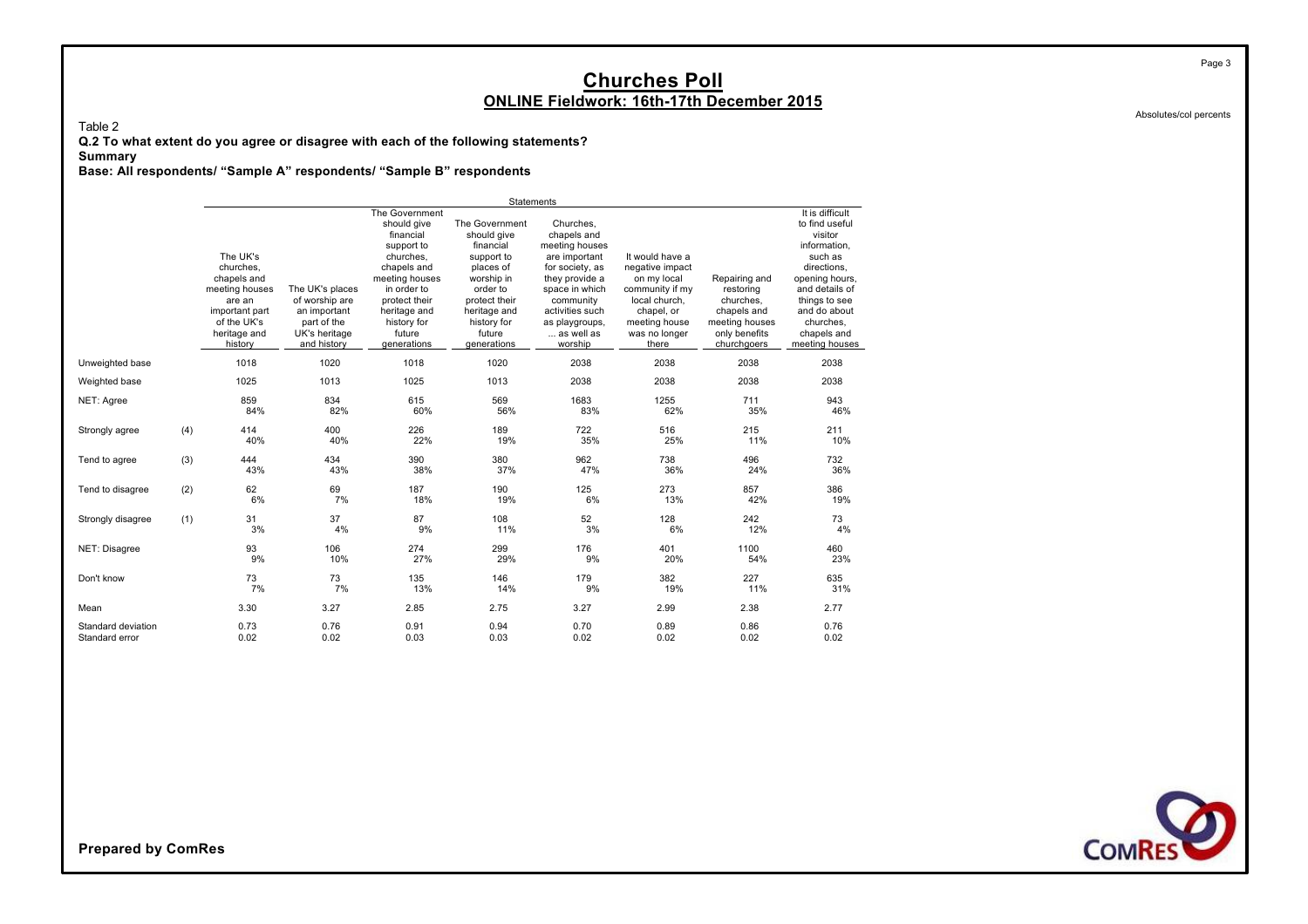Absolutes/col percents

Table 3

**Q.2 To what extent do you agree or disagree with each of the following statements?**

**The UK's churches, chapels and meeting houses are an important part of the UK's heritage and history**

**Base: All "Sample A" respondents**

|                                      |     |              | Gender       |               |                  |              | Age                   |                      |              |                      |              | Social Grade          |                       |              | <b>Employment Sector</b> |                                          |
|--------------------------------------|-----|--------------|--------------|---------------|------------------|--------------|-----------------------|----------------------|--------------|----------------------|--------------|-----------------------|-----------------------|--------------|--------------------------|------------------------------------------|
|                                      |     | Total        | Male<br>(a)  | Female<br>(b) | $18 - 24$<br>(c) | 25-34<br>(d) | 35-44<br>(e)          | 45-54<br>(f)         | 55-64<br>(a) | $65+$<br>(h)         | AB<br>(i)    | C <sub>1</sub><br>(i) | C <sub>2</sub><br>(k) | DE<br>(1)    | Public<br>(m)            | Pri-<br>vate<br>(n)                      |
| Unweighted base                      |     | 1018         | 524          | 494           | 76               | 164          | 171                   | 196                  | 138          | 273                  | 301          | 277                   | 168                   | 272          | 105                      | 413                                      |
| Weighted base                        |     | 1025         | 491          | 534           | $113*$           | 187          | 168                   | 179                  | 139          | 239                  | 275          | 255                   | 226                   | 268          | $123*$                   | 451                                      |
| NET: Agree                           |     | 859<br>84%   | 396<br>81%   | 462<br>87%A   | 89<br>78%        | 144<br>77%   | 138<br>83%            | 152<br>85%d          | 118<br>85%   | 217<br>91%CDEf       | 239<br>87%k  | 217<br>85%            | 180<br>80%            | 223<br>83%   | 109<br>89%n              | 367<br>82%                               |
| Strongly agree                       | (4) | 414<br>40%   | 190<br>39%   | 224<br>42%    | 34<br>30%        | 71<br>38%    | 70<br>42%             | 78<br>43%с           | 52<br>38%    | 109<br>45%C          | 113<br>41%   | 115<br>45%k           | 82<br>36%             | 104<br>39%   | 50<br>41%                | 182<br>40%                               |
| Tend to agree                        | (3) | 444<br>43%   | 206<br>42%   | 238<br>45%    | 55<br>48%        | 72<br>39%    | 68<br>41%             | 75<br>42%            | 66<br>47%    | 108<br>45%           | 126<br>46%   | 102<br>40%            | 98<br>43%             | 119<br>44%   | 59<br>48%                | 185<br>41%                               |
| Tend to disagree                     | (2) | 62<br>6%     | 32<br>7%     | $30\,$<br>6%  | 14<br>12%FH      | 12<br>6%     | 10 <sub>1</sub><br>6% | 8<br>4%              | 12<br>9%H    | $\overline{7}$<br>3% | 19<br>7%     | 13<br>5%              | 21<br>9%L             | 10<br>4%     | 4<br>3%                  | $\frac{36}{8\%}$                         |
| Strongly disagree                    | (1) | 31<br>3%     | 22<br>5%B    | 8<br>2%       | $\frac{2}{2\%}$  | 5<br>3%      | $\overline{7}$<br>4%  | $\overline{7}$<br>4% | 6<br>4%      | 5<br>2%              | 8<br>3%      | 8<br>3%               | 5<br>2%               | 11<br>4%     | 3<br>2%                  | $\begin{array}{c} 13 \\ 3\% \end{array}$ |
| NET: Disagree                        |     | 93<br>9%     | 55<br>11%b   | 39<br>7%      | 16<br>14%H       | 17<br>9%     | 17<br>10%h            | 14<br>8%             | 18<br>13%H   | 12<br>5%             | 26<br>10%    | 21<br>8%              | 25<br>11%             | 21<br>8%     | $\overline{7}$<br>6%     | 49<br>11%                                |
| Don't know                           |     | 73<br>7%     | 40<br>8%     | 33<br>6%      | 9<br>8%g         | 26<br>14%fGH | 13<br>8%G             | 12<br>7%g            | 3<br>2%      | 10<br>4%             | 10<br>4%     | 17<br>7%              | 21<br>9%              | 24<br>9%     | 6<br>5%                  | 35<br>8%                                 |
| Mean                                 |     | 3.30         | 3.25         | 3.35a         | 3.16             | 3.30         | 3.30                  | 3.34                 | 3.21         | 3.40CG               | 3.30         | 3.36                  | 3.25                  | 3.30         | 3.34                     | 3.29                                     |
| Standard deviation<br>Standard error |     | 0.73<br>0.02 | 0.79<br>0.04 | 0.67<br>0.03  | 0.71<br>0.09     | 0.75<br>0.06 | 0.77<br>0.06          | 0.75<br>0.06         | 0.78<br>0.07 | 0.66<br>0.04         | 0.73<br>0.04 | 0.73<br>0.05          | 0.73<br>0.06          | 0.75<br>0.05 | 0.67<br>0.07             | 0.75<br>0.04                             |

**Proportions/Means: Columns Tested (5%, 10% risk level) - a/b - c/d/e/f/g/h - i/j/k/l - m/n \* small base**



**Prepared by ComRes**

Page 4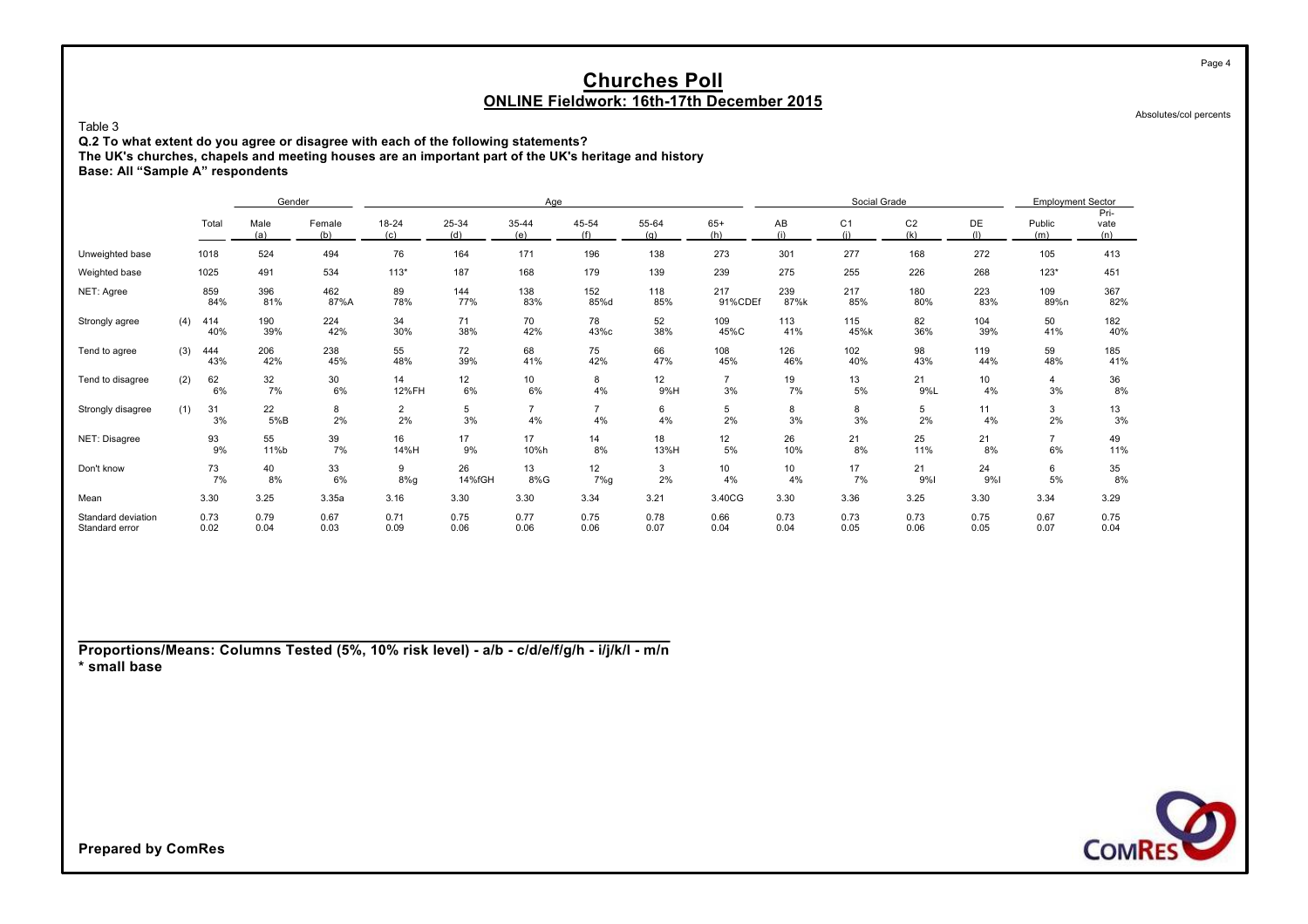Table 3

**Q.2 To what extent do you agree or disagree with each of the following statements? The UK's churches, chapels and meeting houses are an important part of the UK's heritage and history Base: All "Sample A" respondents**

|                    |     |       |             |              |             |                |             | Region      |                |              |                |               |             |                |             |                |                |                | yourself to be a member of? |             | To which of the following religious groups do you consider |              |             |
|--------------------|-----|-------|-------------|--------------|-------------|----------------|-------------|-------------|----------------|--------------|----------------|---------------|-------------|----------------|-------------|----------------|----------------|----------------|-----------------------------|-------------|------------------------------------------------------------|--------------|-------------|
|                    |     |       |             |              |             |                |             | York-       |                |              |                |               |             |                |             |                |                |                |                             |             |                                                            |              |             |
|                    |     |       |             |              |             |                |             | shire       |                |              |                |               |             |                |             |                |                |                |                             |             |                                                            |              |             |
|                    |     |       |             |              | NET:        |                |             | & Hum       | West           | East         |                |               |             |                |             |                |                |                |                             |             |                                                            |              |             |
|                    |     |       | Scot-       |              | Eng-        | North          | North       | ber-        | Mid-           | Mid-         | East-          |               | South       | South          | Chris-      | NET:           |                |                |                             |             | Budd-                                                      |              |             |
|                    |     | Total | land<br>(a) | Wales<br>(b) | land<br>(d) | East<br>(e)    | West<br>(f) | side<br>(q) | lands<br>(h)   | lands<br>(i) | ern<br>(i)     | London<br>(k) | East<br>(1) | West<br>(m)    | tian<br>(n) | Other<br>(0)   | Muslim<br>(p)  | Hindu<br>(g)   | Jewish<br>(r)               | Sikh<br>(s) | hist<br>(t)                                                | Other<br>(u) | None<br>(v) |
| Unweighted base    |     | 1018  | 90          | 49           | 879         | 42             | 104         | 100         | 87             | 78           | 114            | 121           | 138         | 95             | 542         | 57             | 23             | 8              | 6                           |             | 5                                                          | 14           | 397         |
| Weighted base      |     | 1025  | $84*$       | $54*$        | 887         | 49*            | $112*$      | $84*$       | $90*$          | $81*$        | $104*$         | 142           | 129         | $95*$          | 542         | $57*$          | $23**$         | $7***$         | $6***$                      | $1**$       | $6***$                                                     | $14**$       | 401         |
| NET: Agree         |     | 859   | 65          | 43           | 750         | 38             | 94          | 70          | 73             | 75           | 91             | 118           | 106         | 85             | 493         | 45             | 17             | 6              | 6                           |             | 5                                                          | 10           | 302         |
|                    |     | 84%   | 77%         | 80%          | 85%         | 79%            | 84%         | 83%         | 81%            | 92%Abe       | 88%a           | 83%           | 82%         | 90%A           |             | 91%OV 80%      | 73%            | 79%            | 100%                        | 100%        | 86%                                                        | 77%          | 75%         |
|                    |     |       |             |              |             |                |             |             |                | hl           |                |               |             |                |             |                |                |                |                             |             |                                                            |              |             |
| Strongly agree     | (4) | 414   | 21          | 16           | 378         | 14             | 52          | 40          | 39             | 35           | 49             | 63            | 50          | 35             | 276         | 21             | 8              |                | 3                           |             | $\overline{2}$                                             | 5            | 109         |
|                    |     | 40%   | 25%         | 29%          | 43%A        | 29%            | 47%Abe      | 48%Abe      | 43%A           | 43%A         | 47%Abe         | 45%A          | 38%a        | 36%            | 51%oV       | 37%            | 37%            | 20%            | 58%                         |             | 37%                                                        | 39%          | 27%         |
| Tend to agree      | (3) | 444   | 44          | 27           | 373         | 24             | 42          | 30          | 34             | 40           | 42             | 54            | 56          | 51             | 217         | 24             | 8              | $\overline{4}$ | $\overline{2}$              |             | 3                                                          | 5            | 193         |
|                    |     | 43%   |             | 53%dFG 51%   | 42%         | 50%            | 37%         | 35%         | 38%            | 49%          | 40%            | 38%           | 43%         |                | 53%FGh 40%  | 43%            | 36%            | 59%            | 42%                         | 100%        | 49%                                                        | 39%          | 48%N        |
|                    |     |       | hk          |              |             |                |             |             |                |              |                |               |             |                |             |                |                |                |                             |             |                                                            |              |             |
| Tend to disagree   | (2) | 62    | 9           | 5            | 49          | 4              | 9           | 3           | 8              | 4            | 5              | 6             | 5           | 5              | 20          | 3              | 3              |                |                             |             |                                                            |              | 39          |
|                    |     | 6%    | 10%dgl      | 8%           | 6%          | 9%             | 8%          | 3%          | 8%             | 5%           | 5%             | 4%            | 4%          | 5%             | 4%          | 6%             | 15%            |                |                             |             |                                                            |              | 10%N        |
| Strongly disagree  | (1) | 31    | 4           | $\mathbf{1}$ | 26          | $\overline{2}$ | 3           | 6           | $\overline{2}$ |              | $\overline{2}$ | 3             | 6           | $\overline{2}$ | 9           | $\overline{a}$ | $\overline{2}$ |                |                             |             |                                                            |              | 17          |
|                    |     | 3%    | 5%          | $1\%$        | 3%          | 4%             | 3%          | 8%iJkm      | 2%             | 1%           | 2%             | 2%            | 4%          | 2%             | 2%          | 3%             | 7%             |                |                             |             |                                                            |              | 4%N         |
| NET: Disagree      |     | 93    | 13          | 5            | 75          | $\overline{7}$ | 12          | 9           | 10             | 5            | 6              | 9             | 11          | $\overline{7}$ | 29          | 5              | 5              |                |                             |             |                                                            |              | 56          |
|                    |     | 9%    | 15%DiJ      | 10%          | 8%          | 13%            | 10%         | 11%         | 11%            | 6%           | 6%             | 6%            | 9%          | 7%             | 5%          | 9%             | 22%            |                |                             |             |                                                            |              | 14%N        |
|                    |     |       | K           |              |             |                |             |             |                |              |                |               |             |                |             |                |                |                |                             |             |                                                            |              |             |
| Don't know         |     | 73    | 6           | 5            | 61          | 4              | 6           | 5           | 8              |              | $\overline{7}$ | 15            | 12          | 3              | 20          |                |                | $\overline{2}$ |                             |             |                                                            | 3            | 43          |
|                    |     | 7%    | 7%          | 10%i         | 7%          | 8%             | 6%          | 6%          | 8%             | 2%           | 6%             | 11%lm         | 10%im       | 3%             | 4%          | 12%N           | 5%             | 21%            |                             |             | 14%                                                        | 23%          | 11%N        |
| Mean               |     | 3.30  | 3.04        | 3.21         | 3.33A       | 3.12           | 3.36A       | 3.32A       | 3.33A          | 3.37A        | 3.42AE         | 3.41Ae        | 3.28a       | 3.28a          | 3.46V       | 3.28           | 3.08           | 3.25           | 3.58                        | 3.00        | 3.43                                                       | 3.50         | 3.10        |
| Standard deviation |     | 0.73  | 0.77        | 0.66         | 0.73        | 0.77           | 0.75        | 0.88        | 0.75           | 0.62         | 0.67           | 0.69          | 0.77        | 0.66           | 0.66        | 0.74           | 0.94           | 0.48           | 0.54                        |             | 0.55                                                       | 0.53         | 0.77        |
| Standard error     |     | 0.02  | 0.08        | 0.10         | 0.03        | 0.12           | 0.08        | 0.09        | 0.08           | 0.07         | 0.06           | 0.07          | 0.07        | 0.07           | 0.03        | 0.10           | 0.20           | 0.19           | 0.22                        |             | 0.28                                                       | 0.15         | 0.04        |

**Proportions/Means: Columns Tested (5%, 10% risk level) - a/d - b/d - c/d - a/b/c/e/f/g/h/i/j/k/l/m - n/o - o/v - n/p/q/r/s/t/u/v \* small base; \*\* very small base (under 30) ineligible for sig testing**



Absolutes/col percents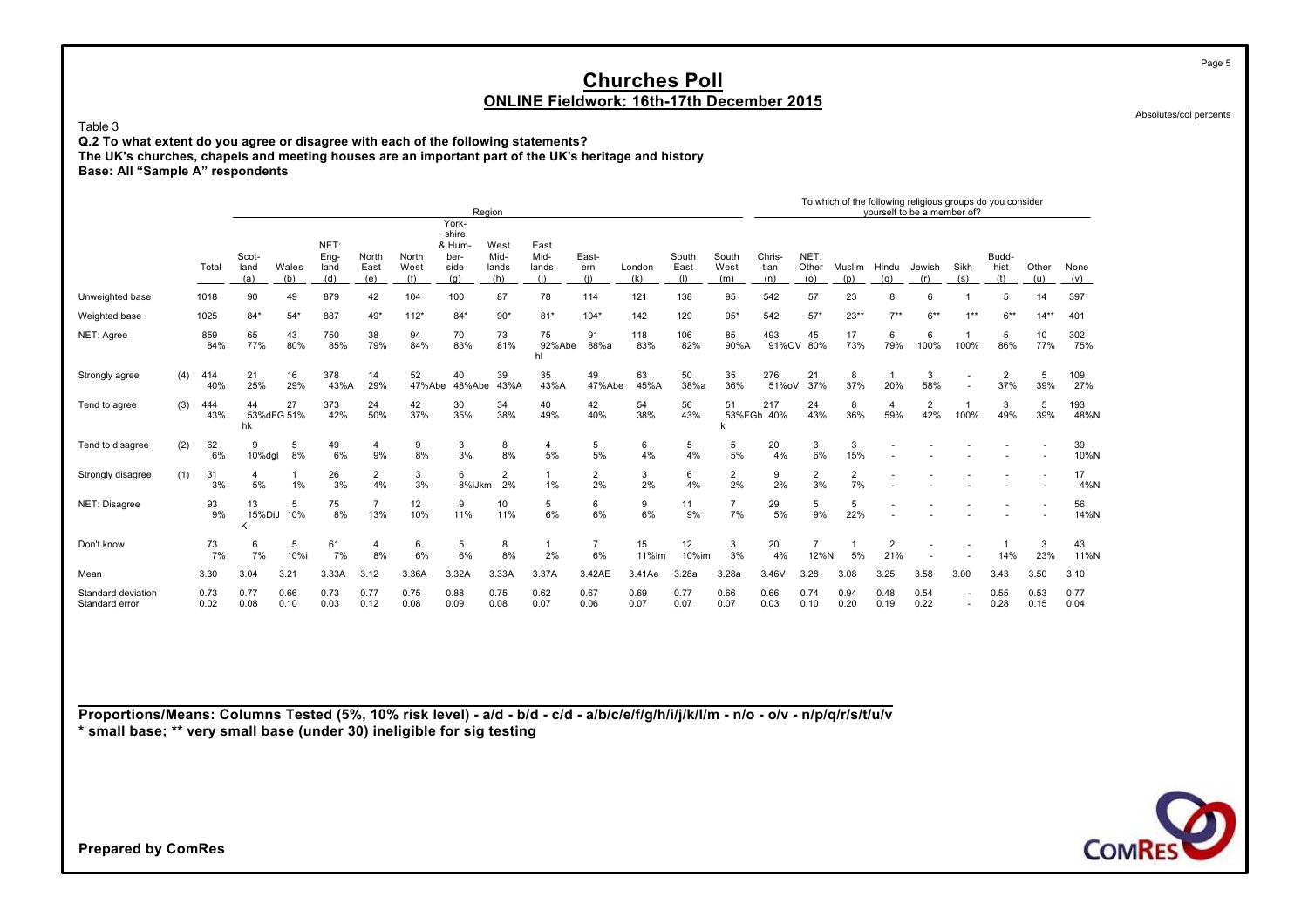Absolutes/col percents

Page 6

#### Table 4

**Q.2 To what extent do you agree or disagree with each of the following statements? The UK's places of worship are an important part of the UK's heritage and history Base: All "Sample B" respondents**

|                                      |     |              | Gender       |               |                      |              | Age          |              |                       |                |              | Social Grade          |                       |              | <b>Employment Sector</b> |                     |
|--------------------------------------|-----|--------------|--------------|---------------|----------------------|--------------|--------------|--------------|-----------------------|----------------|--------------|-----------------------|-----------------------|--------------|--------------------------|---------------------|
|                                      |     | Total        | Male<br>(a)  | Female<br>(b) | $18 - 24$<br>(c)     | 25-34<br>(d) | 35-44<br>(e) | 45-54<br>(f) | 55-64<br>(a)          | $65+$<br>(h)   | AB<br>(i)    | C <sub>1</sub><br>(i) | C <sub>2</sub><br>(k) | DE<br>(1)    | Public<br>(m)            | Pri-<br>vate<br>(n) |
| Unweighted base                      |     | 1020         | 531          | 489           | 87                   | 152          | 174          | 187          | 163                   | 257            | 298          | 314                   | 165                   | 243          | 109                      | 432                 |
| Weighted base                        |     | 1013         | 502          | 512           | $123*$               | 167          | 167          | 184          | 155                   | 218            | 273          | 293                   | 218                   | 229          | $122*$                   | 458                 |
| NET: Agree                           |     | 834<br>82%   | 415<br>83%   | 419<br>82%    | 96<br>78%            | 122<br>73%   | 127<br>76%   | 159<br>86%DE | 130<br>84%D           | 200<br>92%CDEG | 229<br>84%   | 239<br>81%            | 179<br>82%            | 187<br>82%   | 100<br>82%               | 367<br>80%          |
| Strongly agree                       | (4) | 400<br>40%   | 182<br>36%   | 218<br>43%a   | 48<br>39%            | 47<br>28%    | 55<br>33%    | 80<br>43%De  | 65<br>42%D            | 106<br>49%DE   | 122<br>45%L  | 118<br>40%            | 80<br>37%             | 81<br>35%    | 44<br>36%                | 177<br>39%          |
| Tend to agree                        | (3) | 434<br>43%   | 233<br>46%B  | 201<br>39%    | 48<br>39%            | 75<br>45%    | 73<br>44%    | 79<br>43%    | 65<br>42%             | 93<br>43%      | 108<br>39%   | 120<br>41%            | 99<br>45%             | 107<br>47%   | 56<br>46%                | 191<br>42%          |
| Tend to disagree                     | (2) | 69<br>7%     | 38<br>7%     | 32<br>6%      | 12<br>10%            | 12<br>7%     | 15<br>9%     | 10<br>6%     | 10 <sup>1</sup><br>6% | 10<br>5%       | 25<br>9%     | 19<br>7%              | 11<br>5%              | 13<br>6%     | 15<br>12%N               | $\frac{28}{6\%}$    |
| Strongly disagree                    | (1) | 37<br>4%     | 14<br>3%     | 22<br>4%      | $\overline{7}$<br>5% | 9<br>5%      | 6<br>3%      | 4<br>2%      | $\overline{7}$<br>5%  | 5<br>2%        | 6<br>2%      | 15<br>5%i             | 10<br>4%              | 6<br>3%      | $1\%$                    | 22<br>5%m           |
| NET: Disagree                        |     | 106<br>10%   | 52<br>10%    | 54<br>11%     | 19<br>15%H           | 21<br>13%h   | 20<br>12%h   | 14<br>8%     | 17<br>11%             | 15<br>7%       | 32<br>12%    | 35<br>12%             | 21<br>10%             | 19<br>8%     | 16<br>13%                | 50<br>11%           |
| Don't know                           |     | 73<br>7%     | 35<br>7%     | 38<br>8%      | 9<br>7%H             | 23<br>14%FGH | 19<br>12%fGH | 11<br>6%H    | 8<br>5%h              | 3<br>2%        | 12<br>4%     | 20<br>7%              | 18<br>8%              | 23<br>10%I   | 6<br>5%                  | 41<br>9%            |
| Mean                                 |     | 3.27         | 3.25         | 3.30          | 3.20                 | 3.12         | 3.19         | 3.36De       | 3.27                  | 3.41cDE        | 3.32         | 3.25                  | 3.25                  | 3.27         | 3.23                     | 3.25                |
| Standard deviation<br>Standard error |     | 0.76<br>0.02 | 0.73<br>0.03 | 0.79<br>0.04  | 0.85<br>0.09         | 0.80<br>0.07 | 0.77<br>0.06 | 0.70<br>0.05 | 0.80<br>0.06          | 0.68<br>0.04   | 0.75<br>0.04 | 0.82<br>0.05          | 0.77<br>0.06          | 0.70<br>0.05 | 0.70<br>0.07             | 0.80<br>0.04        |

**Proportions/Means: Columns Tested (5%, 10% risk level) - a/b - c/d/e/f/g/h - i/j/k/l - m/n \* small base**

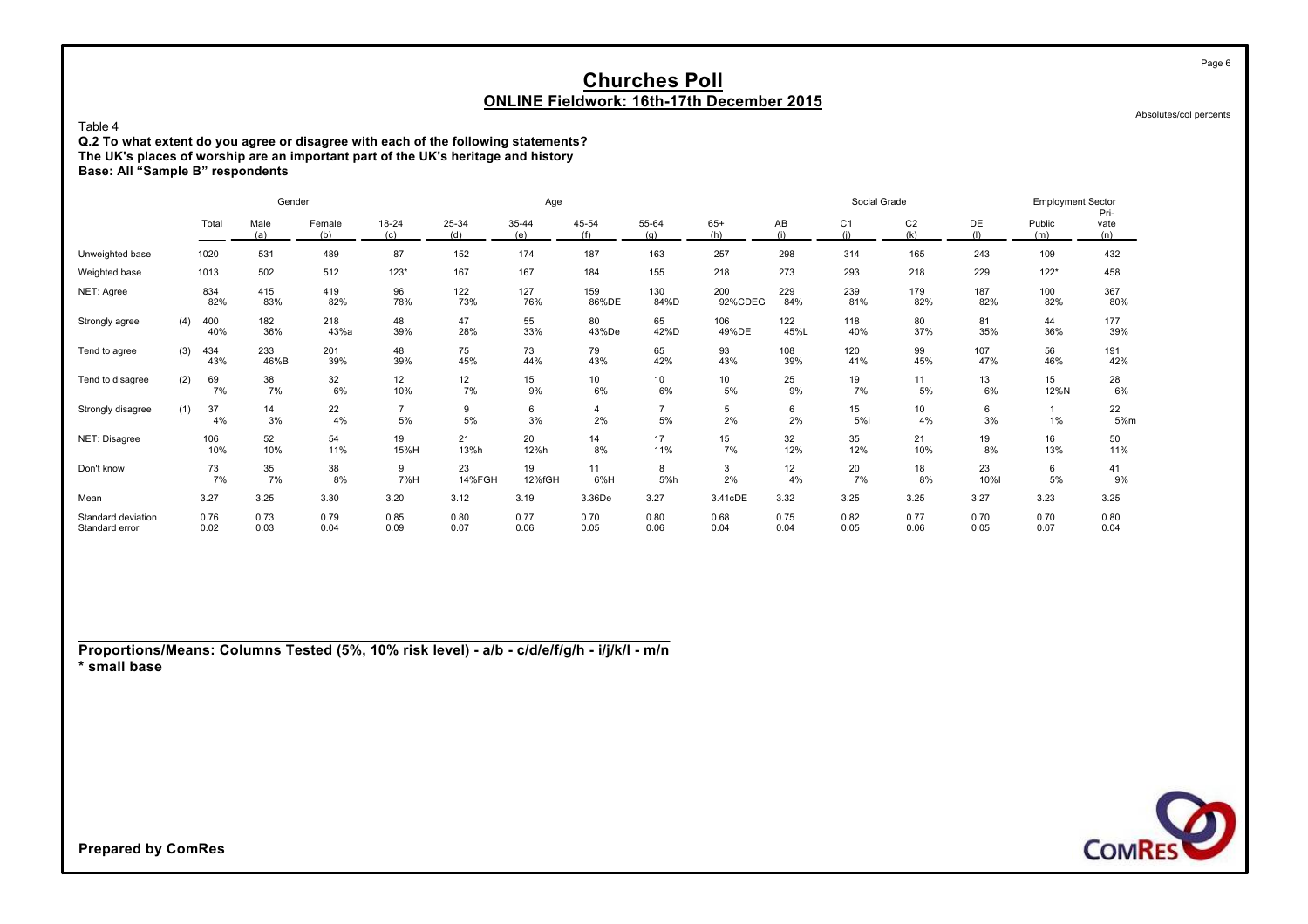Absolutes/col percents

Page 7

Table 4 **Q.2 To what extent do you agree or disagree with each of the following statements? The UK's places of worship are an important part of the UK's heritage and history Base: All "Sample B" respondents**

|                                      |     |              |                      |                  |                             |                       |                      | Region                                         |                              |                              |                     |                      |                      |                      |                       |                      |                       | To which of the following religious groups do you consider<br>yourself to be a member of? |                       |                        |                       |              |              |
|--------------------------------------|-----|--------------|----------------------|------------------|-----------------------------|-----------------------|----------------------|------------------------------------------------|------------------------------|------------------------------|---------------------|----------------------|----------------------|----------------------|-----------------------|----------------------|-----------------------|-------------------------------------------------------------------------------------------|-----------------------|------------------------|-----------------------|--------------|--------------|
|                                      |     | Total        | Scot-<br>land<br>(a) | Wales<br>(b)     | NET:<br>Eng-<br>land<br>(d) | North<br>East<br>(e)  | North<br>West<br>(f) | York-<br>shire<br>& Hum<br>ber-<br>side<br>(q) | West<br>Mid-<br>lands<br>(h) | East<br>Mid-<br>lands<br>(i) | East-<br>ern<br>(i) | London<br>(k)        | South<br>East<br>(1) | South<br>West<br>(m) | Chris-<br>tian<br>(n) | NET:<br>Other<br>(0) | Muslim<br>(p)         | Hindu<br>(q)                                                                              | Jewish<br>(r)         | Sikh<br>(s)            | Budd-<br>hist<br>(t)  | Other<br>(u) | None<br>(v)  |
| Unweighted base                      |     | 1020         | 100                  | 51               | 869                         | 36                    | 110                  | 99                                             | 89                           | 76                           | 106                 | 108                  | 160                  | 85                   | 539                   | 53                   | 16                    |                                                                                           | 6                     |                        | 6                     | 20           | 413          |
| Weighted base                        |     | 1013         | $93*$                | $50*$            | 870                         | $37**$                | $122*$               | $89*$                                          | $93*$                        | $70*$                        | $93*$               | $127*$               | 156                  | $84*$                | 524                   | $52*$                | $16***$               | $4***$                                                                                    | $5***$                | $2**$                  | $4**$                 | $20**$       | 420          |
| NET: Agree                           |     | 834<br>82%   | 73<br>78%            | 41<br>82%        | 720<br>83%                  | 24<br>66%             | 98<br>80%            | 76<br>85%                                      | 80<br>86%                    | 61<br>88%                    | 80<br>86%           | 104<br>82%           | 127<br>81%           | 70<br>84%            | 474<br>90%V           | 44<br>85%v           | 13<br>83%             | 4<br>100%                                                                                 | 5<br>100%             | $\overline{2}$<br>100% | $\overline{4}$<br>86% | 16<br>78%    | 300<br>71%   |
| Strongly agree                       | (4) | 400<br>40%   | 24<br>26%            | 19<br>37%        | 357<br>41%A                 | 11<br>30%             | 52<br>43%A           | 44<br>50%AI                                    | 44<br>48%A                   | 29<br>41%a                   | 36<br>38%a          | 52<br>41%A           | 58<br>37%            | 32<br>38%            | 266<br>51%OV          | 18<br>35%            | $\overline{4}$<br>27% | $\overline{2}$<br>35%                                                                     | 3<br>52%              | 2<br>100%              | 34%                   | 6<br>31%     | 108<br>26%   |
| Tend to agree                        | (3) | 434<br>43%   | 48                   | 22<br>52%dfG 44% | 363<br>42%                  | 13<br>36%             | 46<br>38%            | 31<br>35%                                      | 36<br>39%                    | 33<br>47%                    | 44<br>48%           | 52<br>41%            | 69<br>44%            | 38<br>46%            | 208<br>40%            | 26<br>50%            | 9<br>56%              | 3<br>65%                                                                                  | $\overline{2}$<br>48% |                        | $\overline{2}$<br>52% | 9<br>47%     | 192<br>46%n  |
| Tend to disagree                     | (2) | 69<br>7%     | 12<br>m              | 3<br>13%DGjk 5%  | 54<br>6%                    | 4<br>11%              | 10<br>8%             | 2<br>3%                                        | 6<br>7%                      | $\overline{4}$<br>6%         | 5<br>5%             | $\overline{7}$<br>6% | 13<br>8%             | 3<br>4%              | 19<br>4%              | $\overline{4}$<br>7% |                       |                                                                                           |                       |                        | 14%                   | 3<br>15%     | 46<br>11%N   |
| Strongly disagree                    | (1) | 37<br>4%     | 1%                   | 2<br>4%          | 33<br>4%                    | 3%                    | 1%                   | 6<br>7%aFhl                                    | 1%                           |                              | 4<br>5%fi           | 8<br>6%fi            | $\overline{7}$<br>4% | 6<br>7%aFhl          | 10<br>2%              | 1%                   |                       |                                                                                           |                       |                        |                       | 4%           | 26<br>6%N    |
| NET: Disagree                        |     | 106<br>10%   | 14<br>15%            | 5<br>10%         | 88<br>10%                   | 5<br>14%              | 10<br>9%             | 8<br>9%                                        | 8%                           | 4<br>6%                      | 9<br>10%            | 15<br>12%            | 19<br>12%            | 9<br>11%             | 30<br>6%              | $\overline{4}$<br>8% |                       |                                                                                           |                       |                        | 14%                   | 4<br>19%     | 71<br>17%N   |
| Don't know                           |     | 73<br>7%     | $\overline{7}$<br>7% | 4<br>9%          | 62<br>7%                    | $\overline{7}$<br>20% | 14<br>11%i           | 5<br>6%                                        | 6<br>6%                      | $\overline{4}$<br>6%         | 4<br>4%             | 9<br>7%              | 10<br>6%             | $\overline{4}$<br>5% | 21<br>4%              | 3<br>7%              | 3<br>17%              |                                                                                           |                       |                        |                       | 3%           | 49<br>12%N   |
| Mean                                 |     | 3.27         | 3.11                 | 3.25             | 3.29A                       | 3.18                  | 3.38A                | 3.36a                                          | 3.41AI                       | 3.37A                        | 3.25                | 3.25                 | 3.22                 | 3.21                 | 3.45V                 | 3.26v                | 3.32                  | 3.35                                                                                      | 3.52                  | 4.00                   | 3.20                  | 3.09         | 3.03         |
| Standard deviation<br>Standard error |     | 0.76<br>0.02 | 0.69<br>0.07         | 0.78<br>0.12     | 0.77<br>0.03                | 0.80<br>0.15          | 0.68<br>0.07         | 0.85<br>0.09                                   | 0.67<br>0.07                 | 0.61<br>0.07                 | 0.77<br>0.08        | 0.84<br>0.08         | 0.79<br>0.06         | 0.84<br>0.09         | 0.67<br>0.03          | 0.67<br>0.10         | 0.49<br>0.13          | 0.54<br>0.27                                                                              | 0.56<br>0.23          |                        | 0.75<br>0.31          | 0.81<br>0.19 | 0.83<br>0.04 |

**Proportions/Means: Columns Tested (5%, 10% risk level) - a/d - b/d - c/d - a/b/c/e/f/g/h/i/j/k/l/m - n/o - o/v - n/p/q/r/s/t/u/v \* small base; \*\* very small base (under 30) ineligible for sig testing**

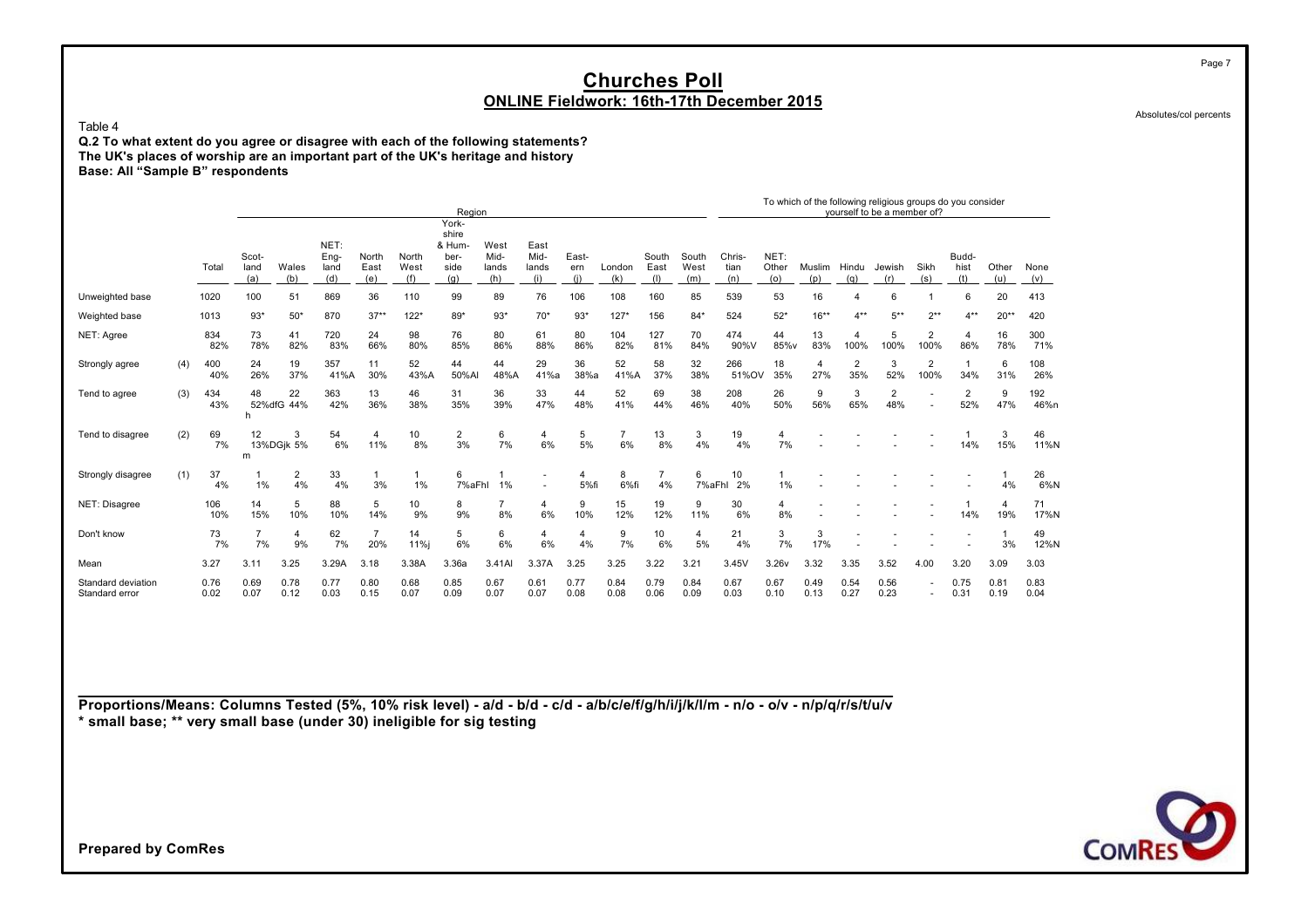Absolutes/col percents

Page 8

Table 5

**Q.2 To what extent do you agree or disagree with each of the following statements?**

**The Government should give financial support to churches, chapels and meeting houses in order to**

**protect their heritage and history for future generations**

**Base: All "Sample A" respondents**

|                                      |     |              | Gender       |               |                  |              | Age          |              |              |              |              | Social Grade          |                       |              | <b>Employment Sector</b> |                     |
|--------------------------------------|-----|--------------|--------------|---------------|------------------|--------------|--------------|--------------|--------------|--------------|--------------|-----------------------|-----------------------|--------------|--------------------------|---------------------|
|                                      |     | Total        | Male<br>(a)  | Female<br>(b) | $18 - 24$<br>(c) | 25-34<br>(d) | 35-44<br>(e) | 45-54<br>(f) | 55-64<br>(a) | $65+$<br>(h) | AB<br>(i)    | C <sub>1</sub><br>(i) | C <sub>2</sub><br>(k) | DE           | Public<br>(m)            | Pri-<br>vate<br>(n) |
| Unweighted base                      |     | 1018         | 524          | 494           | 76               | 164          | 171          | 196          | 138          | 273          | 301          | 277                   | 168                   | 272          | 105                      | 413                 |
| Weighted base                        |     | 1025         | 491          | 534           | $113*$           | 187          | 168          | 179          | 139          | 239          | 275          | 255                   | 226                   | 268          | $123*$                   | 451                 |
| NET: Agree                           |     | 615<br>60%   | 255<br>52%   | 360<br>68%A   | 76<br>67%h       | 110<br>59%   | 113<br>68%gH | 111<br>62%h  | 78<br>56%    | 128<br>54%   | 164<br>59%   | 155<br>61%            | 129<br>57%            | 168<br>63%   | 79<br>65%                | 270<br>60%          |
| Strongly agree                       | (4) | 226<br>22%   | 100<br>20%   | 125<br>23%    | 22<br>19%        | 43<br>23%    | 38<br>23%    | 49<br>28%H   | 29<br>21%    | 44<br>18%    | 62<br>22%    | 51<br>20%             | 44<br>19%             | 69<br>26%    | 27<br>22%                | 96<br>21%           |
| Tend to agree                        | (3) | 390<br>38%   | 155<br>32%   | 235<br>44%A   | 54<br>48%fgh     | 67<br>36%    | 75<br>45%fh  | 61<br>34%    | 48<br>35%    | 84<br>35%    | 102<br>37%   | 104<br>41%            | 85<br>38%             | 99<br>37%    | 52<br>42%                | 174<br>39%          |
| Tend to disagree                     | (2) | 187<br>18%   | 116<br>24%B  | 71<br>13%     | 17<br>15%        | 33<br>18%    | 21<br>13%    | 29<br>16%    | 29<br>21%e   | 58<br>24%Ef  | 66<br>24%jL  | 44<br>17%             | 42<br>19%             | 35<br>13%    | 24<br>19%                | 81<br>18%           |
| Strongly disagree                    | (1) | 87<br>9%     | 60<br>12%B   | 27<br>5%      | 9<br>8%          | 10<br>5%     | 10<br>6%     | 20<br>11%d   | 16<br>12%d   | 22<br>9%     | 24<br>9%     | 23<br>9%              | 22<br>10%             | 18<br>7%     | 6<br>5%                  | 40<br>9%            |
| NET: Disagree                        |     | 274<br>27%   | 176<br>36%B  | 98<br>18%     | 27<br>24%        | 42<br>23%    | 31<br>19%    | 49<br>27%e   | 45<br>33%dE  | 80<br>33%DE  | 90<br>33%L   | 67<br>26%             | 65<br>29%l            | 53<br>20%    | 30<br>24%                | 121<br>27%          |
| Don't know                           |     | 135<br>13%   | 60<br>12%    | 75<br>14%     | 11<br>10%        | 34<br>18%f   | 23<br>14%    | 19<br>11%    | 16<br>12%    | 31<br>13%    | 22<br>8%     | 33<br>13%i            | 33<br>15%             | 47<br>18%    | 14<br>11%                | 59<br>13%           |
| Mean                                 |     | 2.85         | 2.69         | 3.00A         | 2.86             | 2.94H        | 2.98GH       | 2.88         | 2.74         | 2.72         | 2.79         | 2.82                  | 2.78                  | 2.99ljk      | 2.92                     | 2.83                |
| Standard deviation<br>Standard error |     | 0.91<br>0.03 | 0.98<br>0.05 | 0.82<br>0.04  | 0.86<br>0.10     | 0.87<br>0.07 | 0.83<br>0.07 | 0.99<br>0.08 | 0.97<br>0.09 | 0.92<br>0.06 | 0.92<br>0.06 | 0.90<br>0.06          | 0.93<br>0.08          | 0.90<br>0.06 | 0.83<br>0.09             | 0.91<br>0.05        |

**Proportions/Means: Columns Tested (5%, 10% risk level) - a/b - c/d/e/f/g/h - i/j/k/l - m/n \* small base**

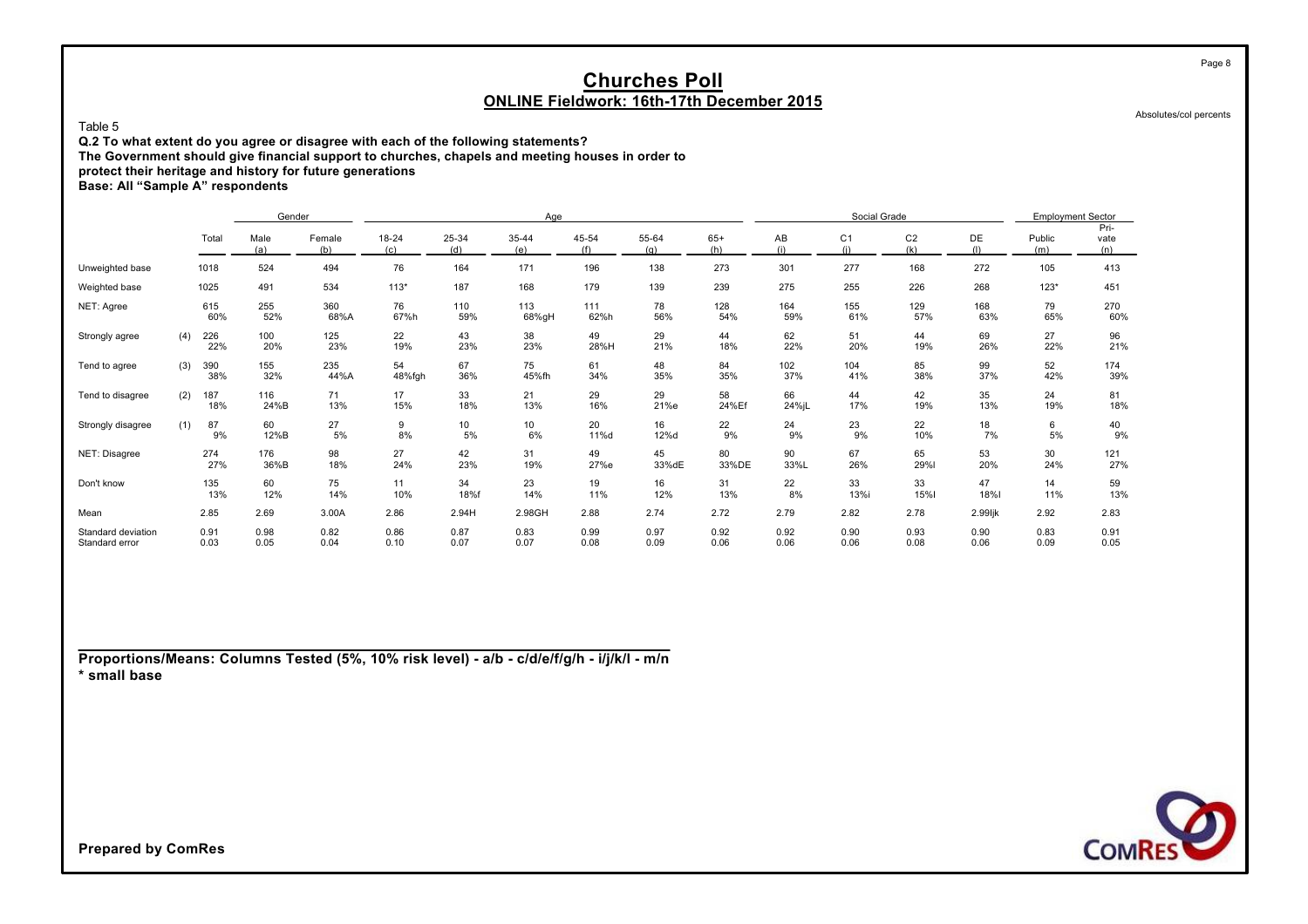Table 5

**Q.2 To what extent do you agree or disagree with each of the following statements? The Government should give financial support to churches, chapels and meeting houses in order to protect their heritage and history for future generations**

**Base: All "Sample A" respondents**

|                                      |     |              |                             |                       |                             |                       |                      | Region                                 |                              |                              |                     |               |                      |                      |                       |                       |                       |                       | To which of the following religious groups do you consider<br>vourself to be a member of? |                          |                       |                       |              |
|--------------------------------------|-----|--------------|-----------------------------|-----------------------|-----------------------------|-----------------------|----------------------|----------------------------------------|------------------------------|------------------------------|---------------------|---------------|----------------------|----------------------|-----------------------|-----------------------|-----------------------|-----------------------|-------------------------------------------------------------------------------------------|--------------------------|-----------------------|-----------------------|--------------|
|                                      |     |              |                             |                       |                             |                       |                      | York-                                  |                              |                              |                     |               |                      |                      |                       |                       |                       |                       |                                                                                           |                          |                       |                       |              |
|                                      |     | Total        | Scot-<br>land<br>(a)        | Wales<br>(b)          | NET:<br>Eng-<br>land<br>(d) | North<br>East<br>(e)  | North<br>West<br>(f) | shire<br>& Hum-<br>ber-<br>side<br>(q) | West<br>Mid-<br>lands<br>(h) | East<br>Mid-<br>lands<br>(i) | East-<br>ern<br>(i) | London<br>(k) | South<br>East<br>(1) | South<br>West<br>(m) | Chris-<br>tian<br>(n) | NET:<br>Other<br>(o)  | Muslim<br>(p)         | Hindu<br>(q)          | Jewish<br>(r)                                                                             | Sikh<br>(s)              | Budd-<br>hist<br>(t)  | Other<br>(u)          | None<br>(v)  |
| Unweighted base                      |     | 1018         | 90                          | 49                    | 879                         | 42                    | 104                  | 100                                    | 87                           | 78                           | 114                 | 121           | 138                  | 95                   | 542                   | 57                    | 23                    | 8                     | 6                                                                                         |                          |                       | 14                    | 397          |
| Weighted base                        |     | 1025         | $84*$                       | $54*$                 | 887                         | 49*                   | $112*$               | $84*$                                  | $90*$                        | $81*$                        | $104*$              | 142           | 129                  | $95*$                | 542                   | $57*$                 | $23**$                | $7**$                 | $6***$                                                                                    | $1***$                   | $6***$                | $14**$                | 401          |
| NET: Agree                           |     | 615<br>60%   | 40<br>48%                   | 27<br>50%             | 549<br>62%A                 | 26<br>54%             | 69<br>62%a           | 55<br>66%Ab                            | 51<br>57%                    | 53<br>65%a                   | 71<br>68%Ab         | 89<br>63%A    | 76<br>59%            | 58<br>61%a           | 377<br>69%V           | 35<br>62%v            | 13<br>56%             | 4<br>52%              | 3<br>60%                                                                                  | 100%                     | 5<br>77%              | 9<br>67%              | 193<br>48%   |
| Strongly agree                       | (4) | 226<br>22%   | 13<br>16%                   | $\overline{7}$<br>13% | 206<br>23%                  | 9<br>18%              | 30<br>27%abM         | 16<br>19%                              | 25                           | 22<br>27%abM 28%bM           | 23<br>22%           | 45<br>LM      | 23<br>32%ABg 18%     | 12<br>13%            | 158<br>29%V           | 14<br>25%V            | 6<br>26%              | $\overline{2}$<br>29% | 17%                                                                                       |                          | $\overline{2}$<br>28% | $\overline{4}$<br>26% | 48<br>12%    |
| Tend to agree                        | (3) | 390<br>38%   | 27<br>32%                   | 20<br>37%             | 343<br>39%                  | 17<br>35%             | 39<br>35%            | 39                                     | 27<br>46%aHK 30%             | 30<br>38%                    | 48<br>46%aHK        | 44<br>31%     | 53<br>41%            | 46<br>48%AfH<br>K    | 219<br>40%            | 21<br>37%             | 31%                   | $\overline{2}$<br>23% | $\overline{2}$<br>42%                                                                     | 100%                     | 3<br>49%              | 6<br>41%              | 145<br>36%   |
| Tend to disagree                     | (2) | 187<br>18%   | 25<br>30%DfG<br><b>JKIm</b> | 15<br>28%dGi<br>K     | 147<br>17%                  | 8<br>16%              | 19<br>17%            | 9<br>10%                               | 20<br>22%g                   | 16<br>19%                    | 16<br>15%           | 19<br>14%     | 23<br>18%            | 17<br>17%            | 89<br>16%             | 6<br>10%              | 3<br>12%              | 2<br>27%              |                                                                                           |                          |                       | 9%                    | 91<br>23%oN  |
| Strongly disagree                    | (1) | 87<br>9%     | 8%                          | 5<br>9%               | 75<br>8%                    | 8<br>17%jM            | 10<br>9%             | 10<br>12%m                             | 8<br>8%                      | 6<br>7%                      | 6<br>6%             | 12<br>9%      | 11<br>9%             | 4<br>4%              | 17<br>3%              | 9<br>15%N             | 5<br>20%              |                       | 22%                                                                                       | $\overline{\phantom{a}}$ | 23%                   | $\overline{2}$<br>12% | 58<br>14%N   |
| NET: Disagree                        |     | 274<br>27%   | 32<br>39%DfG<br><b>JKIM</b> | 20<br>38%dgj<br>km    | 222<br>25%                  | 16<br>32%             | 29<br>26%            | 19<br>23%                              | 27<br>30%                    | 21<br>26%                    | 22<br>21%           | 32<br>22%     | 35<br>27%            | 21<br>22%            | 107<br>20%            | 15<br>26%             | $\overline{7}$<br>31% | $\overline{2}$<br>27% | 22%                                                                                       |                          | 23%                   | 3<br>21%              | 148<br>37%N  |
| Don't know                           |     | 135<br>13%   | 12<br>14%                   | 13%                   | 117<br>13%                  | $\overline{7}$<br>14% | 14<br>12%            | 10<br>12%                              | 12<br>13%                    | $\overline{7}$<br>9%         | 12<br>11%           | 21<br>15%     | 19<br>14%            | 16<br>17%            | 59<br>11%             | $\overline{7}$<br>13% | 3<br>12%              | $\overline{2}$<br>21% | 18%                                                                                       |                          |                       | $\overline{2}$<br>12% | 60<br>15%    |
| Mean                                 |     | 2.85         | 2.64                        | 2.61                  | 2.88Ab                      | 2.64                  | 2.91a                | 2.83                                   | 2.87                         | 2.94a                        | 2.94AB              | 3.01AB        | 2.79                 | 2.84                 | 3.07oV                | 2.81v                 | 2.71                  | 3.03                  | 2.68                                                                                      | 3.00                     | 2.81                  | 2.93                  | 2.54         |
| Standard deviation<br>Standard error |     | 0.91<br>0.03 | 0.90<br>0.10                | 0.87<br>0.13          | 0.91<br>0.03                | 1.03<br>0.17          | 0.95<br>0.10         | 0.93<br>0.10                           | 0.97<br>0.11                 | 0.91<br>0.11                 | 0.82<br>0.08        | 0.98<br>0.10  | 0.89<br>0.08         | 0.75<br>0.09         | 0.81<br>0.04          | 1.05<br>0.15          | 1.14<br>0.26          | 0.93<br>0.38          | 1.22<br>0.61                                                                              |                          | 1.19<br>0.53          | 1.00<br>0.29          | 0.93<br>0.05 |

**Proportions/Means: Columns Tested (5%, 10% risk level) - a/d - b/d - c/d - a/b/c/e/f/g/h/i/j/k/l/m - n/o - o/v - n/p/q/r/s/t/u/v \* small base; \*\* very small base (under 30) ineligible for sig testing**



Absolutes/col percents

Page 9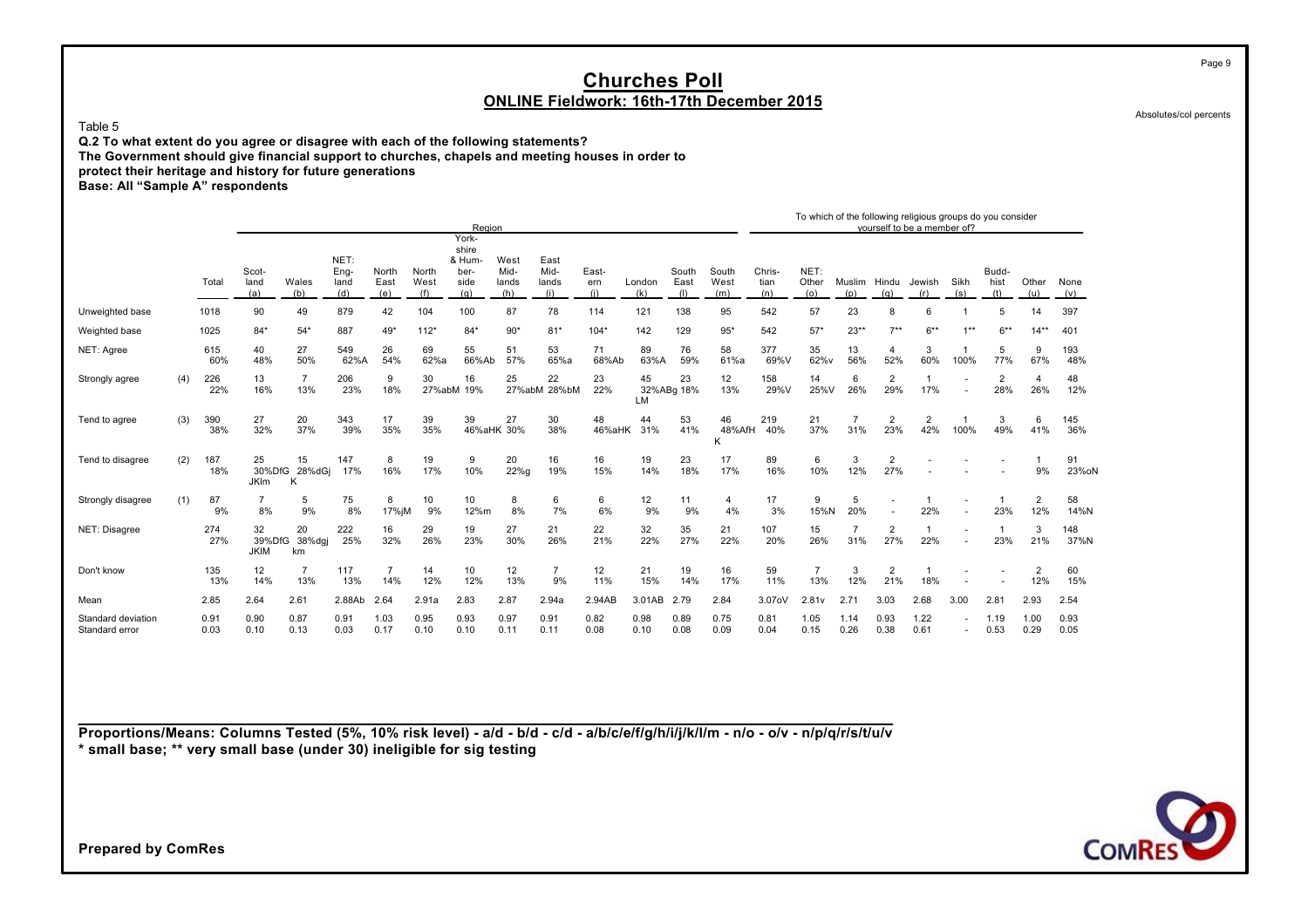Absolutes/col percents

**Q.2 To what extent do you agree or disagree with each of the following statements?**

**The Government should give financial support to places of worship in order to protect their heritage and history for future generations**

**Base: All "Sample B" respondents**

Table 6

|                                      |     |              | Gender                       |              |              |              | Age          |              |              |              |              | Social Grade          |                       |              | <b>Employment Sector</b> |                     |
|--------------------------------------|-----|--------------|------------------------------|--------------|--------------|--------------|--------------|--------------|--------------|--------------|--------------|-----------------------|-----------------------|--------------|--------------------------|---------------------|
|                                      |     | Total        | Male<br>Female<br>(a)<br>(b) |              | 18-24<br>(c) | 25-34<br>(d) | 35-44<br>(e) | 45-54<br>(f) | 55-64<br>(q) | $65+$<br>(h) | AB<br>(i)    | C <sub>1</sub><br>(i) | C <sub>2</sub><br>(k) | DE           | Public<br>(m)            | Pri-<br>vate<br>(n) |
| Unweighted base                      |     | 1020         | 531                          | 489          | 87           | 152          | 174          | 187          | 163          | 257          | 298          | 314                   | 165                   | 243          | 109                      | 432                 |
| Weighted base                        |     | 1013         | 502                          | 512          | $123*$       | 167          | 167          | 184          | 155          | 218          | 273          | 293                   | 218                   | 229          | $122*$                   | 458                 |
| NET: Agree                           |     | 569<br>56%   | 243<br>48%                   | 326<br>64%A  | 69<br>56%    | 99<br>59%    | 92<br>55%    | 106<br>58%   | 88<br>57%    | 116<br>53%   | 156<br>57%   | 170<br>58%            | 125<br>57%            | 118<br>51%   | 77<br>63%                | 259<br>57%          |
| Strongly agree                       | (4) | 189<br>19%   | 75<br>15%                    | 114<br>22%A  | 18<br>15%    | 38<br>23%    | 29<br>17%    | 43<br>23%h   | 26<br>17%    | 35<br>16%    | 57<br>21%    | 53<br>18%             | 35<br>16%             | 44<br>19%    | 28<br>23%                | 93<br>20%           |
| Tend to agree                        | (3) | 380<br>37%   | 168<br>34%                   | 212<br>41%A  | 51<br>41%    | 61<br>36%    | 63<br>37%    | 63<br>34%    | 61<br>39%    | 81<br>37%    | 99<br>36%    | 117<br>40%l           | 90<br>41%l            | 74<br>32%    | 48<br>39%                | 166<br>36%          |
| Tend to disagree                     | (2) | 190<br>19%   | 127<br>25%B                  | 64<br>12%    | 19<br>15%    | 27<br>16%    | 33<br>20%    | 33<br>18%    | 27<br>17%    | 52<br>24%d   | 62<br>23%i   | 49<br>17%             | 36<br>17%             | 42<br>19%    | 21<br>18%                | 78<br>17%           |
| Strongly disagree                    | (1) | 108<br>11%   | 68<br>13%B                   | 41<br>8%     | 13<br>11%    | 14<br>8%     | 13<br>8%     | 24<br>13%    | 19<br>12%    | 26<br>12%    | 27<br>10%    | 32<br>11%             | 29<br>13%             | 20<br>9%     | 12<br>10%                | 50<br>11%           |
| NET: Disagree                        |     | 299<br>29%   | 194<br>39%B                  | 104<br>20%   | 32<br>26%    | 41<br>24%    | 45<br>27%    | 58<br>31%    | 46<br>30%    | 77<br>36%De  | 89<br>33%    | 81<br>28%             | 66<br>30%             | 63<br>27%    | 33<br>27%                | 127<br>28%          |
| Don't know                           |     | 146<br>14%   | 64<br>13%                    | 82<br>16%    | 22<br>18%    | 27<br>16%    | 30<br>18%fh  | 21<br>11%    | 22<br>14%    | 25<br>11%    | 28<br>10%    | 42<br>14%             | 28<br>13%             | 48<br>21%ljK | 12<br>10%                | 71<br>16%           |
| Mean                                 |     | 2.75         | 2.57                         | 2.93A        | 2.73         | 2.88H        | 2.79         | 2.76         | 2.71         | 2.65         | 2.75         | 2.76                  | 2.69                  | 2.78         | 2.84                     | 2.78                |
| Standard deviation<br>Standard error |     | 0.94<br>0.03 | 0.95<br>0.04                 | 0.89<br>0.04 | 0.91<br>0.11 | 0.93<br>0.08 | 0.88<br>0.07 | 1.00<br>0.08 | 0.94<br>0.08 | 0.93<br>0.06 | 0.93<br>0.06 | 0.93<br>0.06          | 0.95<br>0.08          | 0.94<br>0.07 | 0.93<br>0.09             | 0.95<br>0.05        |

**Proportions/Means: Columns Tested (5%, 10% risk level) - a/b - c/d/e/f/g/h - i/j/k/l - m/n \* small base**



**Prepared by ComRes**

Page 10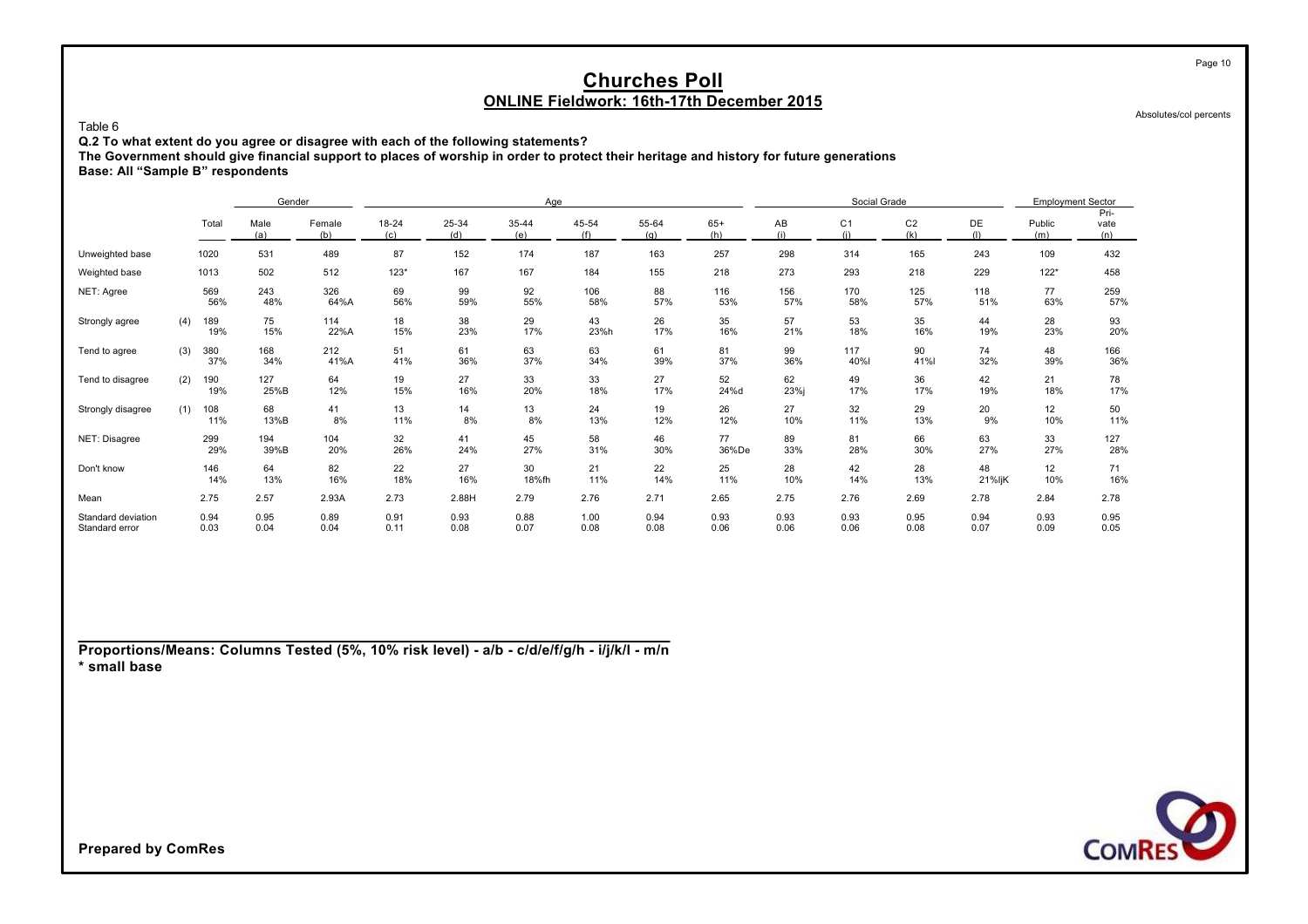Table 6

**Q.2 To what extent do you agree or disagree with each of the following statements?**

**The Government should give financial support to places of worship in order to protect their heritage and history for future generations**

**Base: All "Sample B" respondents**

|                                      |     |              |                      |                      |                             |                       |                      | Region                                          |                              |                              |                     |               |                      |                      |                       |                      |               |                       | To which of the following religious groups do you consider<br>yourself to be a member of? |                          |                      |                       |              |
|--------------------------------------|-----|--------------|----------------------|----------------------|-----------------------------|-----------------------|----------------------|-------------------------------------------------|------------------------------|------------------------------|---------------------|---------------|----------------------|----------------------|-----------------------|----------------------|---------------|-----------------------|-------------------------------------------------------------------------------------------|--------------------------|----------------------|-----------------------|--------------|
|                                      |     | Total        | Scot-<br>land<br>(a) | Wales<br>(b)         | NET:<br>Eng-<br>land<br>(d) | North<br>East<br>(e)  | North<br>West<br>(f) | York-<br>shire<br>& Hum-<br>ber-<br>side<br>(g) | West<br>Mid-<br>lands<br>(h) | East<br>Mid-<br>lands<br>(i) | East-<br>ern<br>(i) | London<br>(k) | South<br>East<br>(1) | South<br>West<br>(m) | Chris-<br>tian<br>(n) | NET:<br>Other<br>(0) | Muslim<br>(p) | Hindu<br>(a)          | Jewish<br>(r)                                                                             | Sikh<br>(s)              | Budd-<br>hist<br>(t) | Other<br>(u)          | None<br>(v)  |
| Unweighted base                      |     | 1020         | 100                  | 51                   | 869                         | 36                    | 110                  | 99                                              | 89                           | 76                           | 106                 | 108           | 160                  | 85                   | 539                   | 53                   | 16            |                       | 6                                                                                         |                          | 6                    | 20                    | 413          |
| Weighted base                        |     | 1013         | $93*$                | $50*$                | 870                         | $37**$                | $122*$               | 89*                                             | $93*$                        | $70*$                        | $93*$               | $127*$        | 156                  | $84*$                | 524                   | $52*$                | $16**$        | $4**$                 | $5***$                                                                                    | $2***$                   | $4***$               | $20**$                | 420          |
| NET: Agree                           |     | 569<br>56%   | 46<br>50%            | 27<br>53%            | 496<br>57%                  | 21<br>57%             | 76<br>62%a           | 50<br>56%                                       | 54<br>58%                    | 42<br>60%                    | 54<br>58%           | 76<br>60%     | 81<br>52%            | 42<br>50%            | 348<br>66%V           | 32<br>61%V           | 13<br>81%     | 100%                  | $\overline{2}$<br>48%                                                                     | $\overline{2}$<br>100%   | 3<br>74%             | 36%                   | 172<br>41%   |
| Strongly agree                       | (4) | 189<br>19%   | 12<br>12%            | 6<br>12%             | 171<br>20%                  | 4<br>11%              | 33<br>27%AbJ<br>Lm   | 17<br>19%                                       | 20<br>22%                    | 13<br>18%                    | 14<br>15%           | 31<br>25%A    | 25<br>16%            | 14<br>16%            | 121<br>23%V           | 10<br>19%            | 4<br>25%      | $\overline{2}$<br>35% |                                                                                           |                          | 33%                  | 3<br>14%              | 49<br>12%    |
| Tend to agree                        | (3) | 380<br>37%   | 35<br>37%            | 20<br>41%            | 325<br>37%                  | 17<br>47%             | 43<br>35%            | 33<br>37%                                       | 34<br>36%                    | 29<br>42%                    | 41<br>44%           | 45<br>36%     | 55<br>36%            | 29<br>34%            | 227<br>43%V           | 22<br>42%v           | 9<br>55%      | 3<br>65%              | $\overline{2}$<br>48%                                                                     | $\overline{2}$<br>100%   | 2<br>40%             | 4<br>21%              | 123<br>29%   |
| Tend to disagree                     | (2) | 190<br>19%   | 20<br>21%            | 11<br>22%            | 159<br>18%                  | 6<br>15%              | 21<br>17%            | 15<br>17%                                       | 20<br>21%                    | 12<br>17%                    | 22<br>24%k          | 18<br>14%     | 25<br>16%            | 21<br>25%k           | 81<br>15%             | 6<br>11%             |               |                       | $\overline{2}$<br>35%                                                                     |                          |                      | $\overline{4}$<br>20% | 104<br>25%oN |
| Strongly disagree                    | (1) | 108<br>11%   | 12<br>13%F           | $\overline{4}$<br>9% | 92<br>11%                   | 2<br>5%               | $\overline{4}$<br>3% | 12<br>13%F                                      | 9<br>10%f                    | 6<br>9%                      | 10<br>11%F          | 14<br>11%F    | 25<br>16%F           | 10<br>12%F           | 31<br>6%              | 8<br>15%N            |               |                       | 17%                                                                                       |                          | 14%                  | 6<br>32%              | 69<br>16%N   |
| NET: Disagree                        |     | 299<br>29%   | 32<br>34%F           | 15<br>31%            | 252<br>29%                  | $\overline{7}$<br>20% | 25<br>20%            | 27<br>30%                                       | 29<br>31%                    | 18<br>26%                    | 33<br>35%F          | 32<br>25%     | 50<br>32%f           | 31<br>37%F           | 112<br>21%            | 14<br>27%            | ۰             |                       | 3<br>52%                                                                                  |                          | 14%                  | 10<br>52%             | 172<br>41%oN |
| Don't know                           |     | 146<br>14%   | 15<br>16%J           | 8<br>16%i            | 122<br>14%                  | 8<br>22%              | 21<br>17%J           | 12<br>14%                                       | 10<br>11%                    | 10<br>14%                    | 6<br>7%             | 18<br>14%     | 26<br>16%            | 10<br>13%            | 64<br>12%             | 6<br>12%             | 3<br>19%      |                       |                                                                                           |                          | 12%                  | 3<br>13%              | 76<br>18%N   |
| Mean                                 |     | 2.75         | 2.59                 | 2.68                 | 2.77                        | 2.81                  | 3.04AB<br>GhJLM      | 2.72                                            | 2.78                         | 2.81                         | 2.67                | 2.86a         | 2.62                 | 2.62                 | 2.95V                 | 2.74v                | 3.31          | 3.35                  | 2.31                                                                                      | 3.00                     | 3.05                 | 2.20                  | 2.44         |
| Standard deviation<br>Standard error |     | 0.94<br>0.03 | 0.92<br>0.10         | 0.86<br>0.13         | 0.94<br>0.03                | 0.77<br>0.14          | 0.84<br>0.09         | 0.99<br>0.11                                    | 0.94<br>0.11                 | 0.90<br>0.11                 | 0.88<br>0.09        | 0.98<br>0.10  | 1.00<br>0.09         | 0.94<br>0.11         | 0.84<br>0.04          | 1.00<br>0.15         | 0.48<br>0.14  | 0.54<br>0.27          | 0.83<br>0.34                                                                              | $\overline{\phantom{a}}$ | 1.18<br>0.53         | 1.14<br>0.28          | 0.97<br>0.05 |

**Proportions/Means: Columns Tested (5%, 10% risk level) - a/d - b/d - c/d - a/b/c/e/f/g/h/i/j/k/l/m - n/o - o/v - n/p/q/r/s/t/u/v \* small base; \*\* very small base (under 30) ineligible for sig testing**



Absolutes/col percents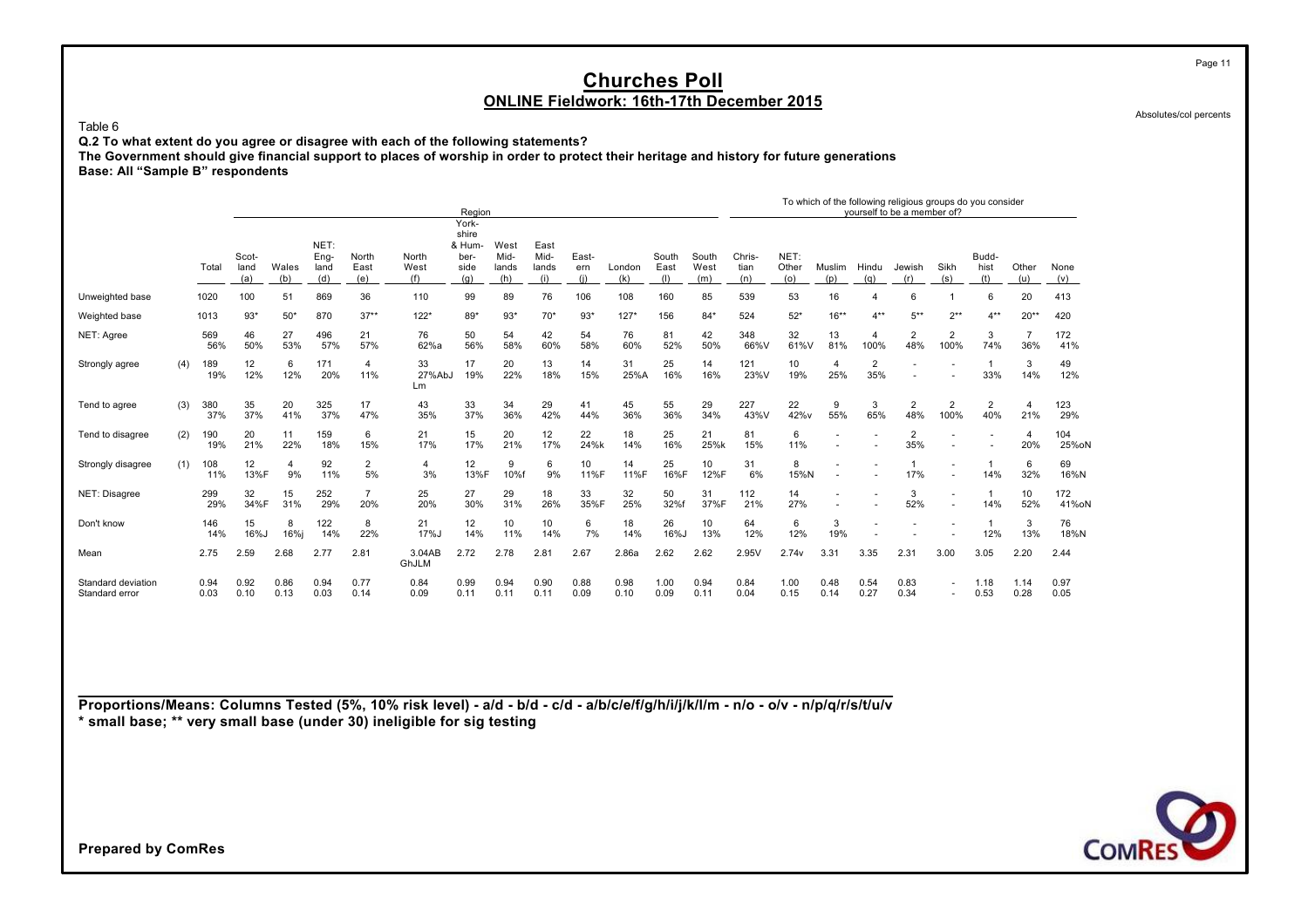Absolutes/col percents

Page 12

Table 7

**Q.2 To what extent do you agree or disagree with each of the following statements?**

**Churches, chapels and meeting houses are important for society, as they provide a space in which community activities**

**such as playgroups, cultural events, meetings and lunch clubs can take place, as well as worship**

**Base: All respondents**

|                                      |     |              | Gender       |               |              |              | Age          |               |               |                 |              | Social Grade          |                       |              | <b>Employment Sector</b> |                     |
|--------------------------------------|-----|--------------|--------------|---------------|--------------|--------------|--------------|---------------|---------------|-----------------|--------------|-----------------------|-----------------------|--------------|--------------------------|---------------------|
|                                      |     | Total        | Male<br>(a)  | Female<br>(b) | 18-24<br>(c) | 25-34<br>(d) | 35-44<br>(e) | 45-54<br>(f)  | 55-64<br>(a)  | $65+$<br>(h)    | AB<br>(i)    | C <sub>1</sub><br>(i) | C <sub>2</sub><br>(k) | DE<br>(1)    | Public<br>(m)            | Pri-<br>vate<br>(n) |
| Unweighted base                      |     | 2038         | 1055         | 983           | 163          | 316          | 345          | 383           | 301           | 530             | 599          | 591                   | 333                   | 515          | 214                      | 845                 |
| Weighted base                        |     | 2038         | 993          | 1045          | 237          | 353          | 335          | 363           | 294           | 457             | 548          | 548                   | 444                   | 497          | 245                      | 909                 |
| NET: Agree                           |     | 1683<br>83%  | 804<br>81%   | 879<br>84%a   | 180<br>76%   | 267<br>76%   | 261<br>78%   | 310<br>85%CDE | 247<br>84%cDe | 417<br>91%CDEFG | 454<br>83%   | 460<br>84%            | 366<br>82%            | 403<br>81%   | 203<br>83%               | 736<br>81%          |
| Strongly agree                       | (4) | 722<br>35%   | 306<br>31%   | 416<br>40%A   | 76<br>32%    | 117<br>33%   | 111<br>33%   | 136<br>37%    | 103<br>35%    | 179<br>39%e     | 200<br>36%   | 204<br>37%            | 144<br>33%            | 173<br>35%   | 91<br>37%                | 306<br>34%          |
| Tend to agree                        | (3) | 962<br>47%   | 498<br>50%B  | 463<br>44%    | 104<br>44%   | 151<br>43%   | 151<br>45%   | 174<br>48%    | 144<br>49%    | 238<br>52%De    | 254<br>46%   | 256<br>47%            | 222<br>50%            | 229<br>46%   | 111<br>45%               | 430<br>47%          |
| Tend to disagree                     | (2) | 125<br>6%    | 68<br>7%     | 57<br>5%      | 18<br>8%h    | 21<br>6%     | 26<br>8%H    | 18<br>5%      | 23<br>8%H     | 18<br>4%        | 48<br>9%KL   | 36<br>6%              | 22<br>5%              | 19<br>4%     | 17<br>7%                 | 64<br>7%            |
| Strongly disagree                    | (1) | 52<br>3%     | 32<br>3%b    | 19<br>2%      | 4<br>2%      | 12<br>3%     | 10<br>3%     | 12<br>3%      | 6<br>2%       | 8<br>2%         | 15<br>3%     | 12<br>2%              | 11<br>2%              | 13<br>3%     | 4<br>2%                  | $\frac{24}{3\%}$    |
| NET: Disagree                        |     | 176<br>9%    | 100<br>10%B  | 76<br>7%      | 22<br>9%     | 33<br>9%h    | 36<br>11%H   | 30<br>8%      | 29<br>10%H    | 26<br>6%        | 63<br>12%kL  | 48<br>9%              | 33<br>7%              | 32<br>7%     | 20<br>8%                 | 87<br>10%           |
| Don't know                           |     | 179<br>9%    | 89<br>9%     | 90<br>9%      | 34<br>14%FGH | 53<br>15%FGH | 37<br>11%FGH | 23<br>6%H     | 17<br>6%h     | 14<br>3%        | 31<br>6%     | 40<br>7%              | 45<br>10%             | 62<br>13%IJ  | 22<br>9%                 | 86<br>9%            |
| Mean                                 |     | 3.27         | 3.19         | 3.34A         | 3.24         | 3.24         | 3.22         | 3.28          | 3.25          | 3.33E           | 3.23         | 3.28                  | 3.25                  | 3.29         | 3.30                     | 3.24                |
| Standard deviation<br>Standard error |     | 0.70<br>0.02 | 0.72<br>0.02 | 0.68<br>0.02  | 0.70<br>0.06 | 0.75<br>0.05 | 0.74<br>0.04 | 0.72<br>0.04  | 0.70<br>0.04  | 0.64<br>0.03    | 0.74<br>0.03 | 0.70<br>0.03          | 0.68<br>0.04          | 0.69<br>0.03 | 0.68<br>0.05             | 0.71<br>0.03        |

**Proportions/Means: Columns Tested (5%, 10% risk level) - a/b - c/d/e/f/g/h - i/j/k/l - m/n**

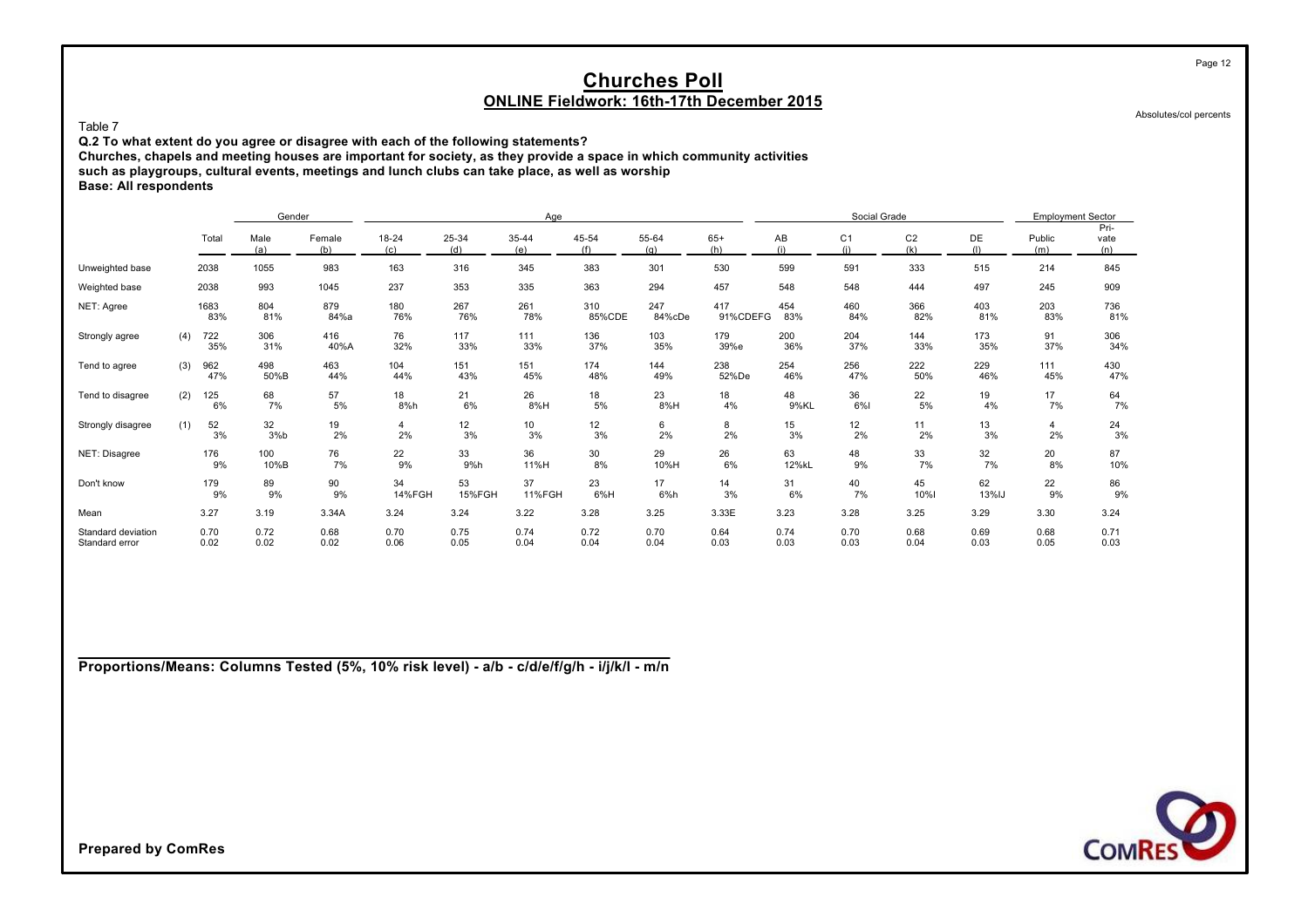Absolutes/col percents

Page 13

Table 7

**Q.2 To what extent do you agree or disagree with each of the following statements?**

**Churches, chapels and meeting houses are important for society, as they provide a space in which community activities such as playgroups, cultural events, meetings and lunch clubs can take place, as well as worship**

**Base: All respondents**

|                                      |     |              |                        |                     |                             |                             |                      | Region                                          |                              |                              |                      |                      |                      |                      |                       |                      |               |              | To which of the following religious groups do you consider<br>vourself to be a member of? |                       |                       |                      |              |
|--------------------------------------|-----|--------------|------------------------|---------------------|-----------------------------|-----------------------------|----------------------|-------------------------------------------------|------------------------------|------------------------------|----------------------|----------------------|----------------------|----------------------|-----------------------|----------------------|---------------|--------------|-------------------------------------------------------------------------------------------|-----------------------|-----------------------|----------------------|--------------|
|                                      |     | Total        | Scot-<br>land<br>(a)   | Wales<br>(b)        | NET:<br>Eng-<br>land<br>(d) | North<br>East<br>(e)        | North<br>West<br>(f) | York-<br>shire<br>& Hum-<br>ber-<br>side<br>(q) | West<br>Mid-<br>lands<br>(h) | East<br>Mid-<br>lands<br>(i) | East-<br>ern<br>(i)  | London<br>(k)        | South<br>East<br>(1) | South<br>West<br>(m) | Chris-<br>tian<br>(n) | NET:<br>Other<br>(o) | Muslim<br>(p) | Hindu<br>(q) | Jewish<br>(r)                                                                             | Sikh<br>(s)           | Budd-<br>hist<br>(t)  | Other<br>(u)         | None<br>(v)  |
| Unweighted base                      |     | 2038         | 190                    | 100                 | 1748                        | 78                          | 214                  | 199                                             | 176                          | 154                          | 220                  | 229                  | 298                  | 180                  | 1081                  | 110                  | 39            | 12           | 12                                                                                        | $\overline{2}$        | 11                    | 34                   | 810          |
| Weighted base                        |     | 2038         | 177                    | $104*$              | 1757                        | 86*                         | 234                  | 173                                             | 183                          | 151                          | 197                  | 269                  | 285                  | 179                  | 1066                  | 108*                 | $39*$         | $12***$      | $11**$                                                                                    | $3***$                | $10**$                | $34**$               | 821          |
| NET: Agree                           |     | 1683<br>83%  | 156<br>88%dBE<br>HI    | 79<br>76%           | 1449<br>82%                 | 61<br>71%                   | 196<br>84%E          | 146<br>84%E                                     | 143<br>78%                   | 131<br>87%bEh                | 167<br>84%E          | 224<br>83%E          | 230<br>81%           | 152<br>85%E          | 964                   | 87<br>90%OPV 80%     | 29<br>75%     | 9<br>75%     | 11<br>100%                                                                                | 3<br>100%             | 8<br>78%              | 27<br>80%            | 604<br>74%   |
| Strongly agree                       | (4) | 722<br>35%   | 54<br>30%b             | 20<br>19%           | 648<br>37%B                 | 23<br>27%                   | 90<br>38%B           | 63<br>36%B                                      | 61<br>33%B                   | 57<br>38%B                   | 75<br>38%B           | 108<br>40%aBe        | 111<br>39%aBe        | 60<br>33%B           | 491<br>46%oV          | 38<br>35%V           | 14<br>35%v    | 5<br>39%     | 3<br>30%                                                                                  | $\overline{2}$<br>59% | 3<br>34%              | 12<br>35%            | 183<br>22%   |
| Tend to agree                        | (3) | 962<br>47%   | 102<br>58%DeF<br>gHJKL | 59<br>57% dfh<br>KL | 801<br>46%                  | 37<br>44%                   | 106<br>45%           | 84<br>48%                                       | 82<br>45%                    | 73<br>49%                    | 91<br>46%            | 116<br>43%           | 119<br>42%           | 92<br>51%l           | 473<br>44%            | 48<br>45%            | 16<br>40%     | 4<br>35%     | 8<br>70%                                                                                  | 41%                   | 5<br>44%              | 15<br>46%            | 421<br>51%N  |
| Tend to disagree                     | (2) | 125<br>6%    | 6<br>3%                | 14<br><b>IJKM</b>   | 105<br>14%DAFG 6%           | 8<br>10%Ak                  | 12<br>5%             | 7<br>4%                                         | 15<br>8%a                    | 8<br>5%                      | 11<br>5%             | 11<br>4%             | 23<br>8%ak           | 10<br>5%             | 43<br>4%              | 3<br>3%              | 4%            |              |                                                                                           |                       |                       | $\overline{2}$<br>5% | 76<br>9%ON   |
| Strongly disagree                    | (1) | 52<br>3%     | 5<br>3%                | 3<br>3%             | 43<br>2%                    | $\overline{2}$<br>2%        | $\overline{4}$<br>2% | $\overline{7}$<br>4%i                           | 4<br>2%                      | 1%                           | $\overline{7}$<br>3% | $\overline{7}$<br>3% | 6<br>2%              | 4<br>2%              | 12<br>1%              | $\overline{2}$<br>2% | 3%            |              |                                                                                           |                       |                       | 2%                   | 35<br>4%N    |
| NET: Disagree                        |     | 176<br>9%    | 11<br>6%               | 17<br>ljKM          | 148<br>17%DAFg 8%           | 11<br>12%                   | 16<br>7%             | 14<br>8%                                        | 19<br>10%                    | 10<br>6%                     | 18<br>9%             | 18<br>7%             | 29<br>10%            | 14<br>8%             | 55<br>5%              | 5<br>5%              | 3<br>7%       |              |                                                                                           |                       |                       | $\overline{2}$<br>7% | 111<br>14%ON |
| Don't know                           |     | 179<br>9%    | 11<br>6%               | 8<br>7%             | 160<br>9%                   | 14<br>17%AbGI<br><b>JIm</b> | 22<br>9%             | 13<br>7%                                        | 22<br>12%a                   | 10<br>7%                     | 13<br>7%             | 27<br>10%            | 26<br>9%             | 14<br>8%             | 48<br>4%              | 17<br>15%N           | 18%N          | 3<br>25%     |                                                                                           |                       | $\overline{2}$<br>22% | 4<br>13%             | 106<br>13%N  |
| Mean                                 |     | 3.27         | 3.23B                  | 3.00                | 3.29B                       | 3.15                        | 3.33B                | 3.25B                                           | 3.24B                        | 3.33B                        | 3.28B                | 3.34Be               | 3.29B                | 3.25B                | 3.42V                 | 3.34V                | 3.31          | 3.53         | 3.30                                                                                      | 3.59                  | 3.43                  | 3.29                 | 3.05         |
| Standard deviation<br>Standard error |     | 0.70<br>0.02 | 0.66<br>0.05           | 0.70<br>0.07        | 0.71<br>0.02                | 0.74<br>0.09                | 0.68<br>0.05         | 0.75<br>0.05                                    | 0.71<br>0.06                 | 0.63<br>0.05                 | 0.74<br>0.05         | 0.70<br>0.05         | 0.73<br>0.04         | 0.68<br>0.05         | 0.63<br>0.02          | 0.65<br>0.07         | 0.73<br>0.13  | 0.53<br>0.19 | 0.48<br>0.14                                                                              | 0.62<br>0.44          | 0.53<br>0.17          | 0.70<br>0.13         | 0.75<br>0.03 |

**Proportions/Means: Columns Tested (5%, 10% risk level) - a/d - b/d - c/d - a/b/c/e/f/g/h/i/j/k/l/m - n/o - o/v - n/p/q/r/s/t/u/v \* small base; \*\* very small base (under 30) ineligible for sig testing**

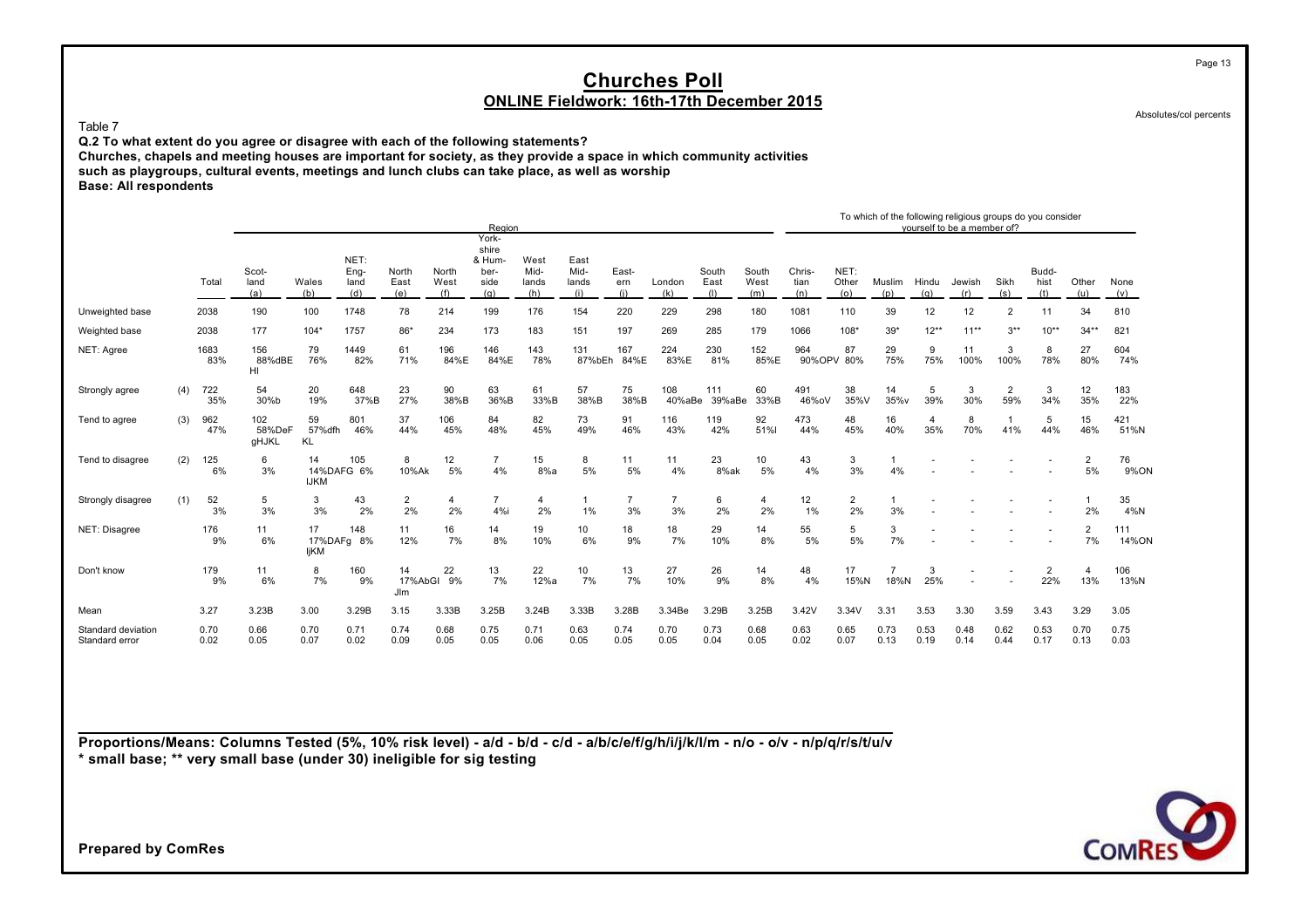Absolutes/col percents

**Q.2 To what extent do you agree or disagree with each of the following statements?**

**It would have a negative impact on my local community if my local church, chapel, or meeting house was no longer there Base: All respondents**

|                                      |     |              | Gender       |               |               |              | Age          |              |               |               |              | Social Grade          |                       |              | <b>Employment Sector</b> |                     |
|--------------------------------------|-----|--------------|--------------|---------------|---------------|--------------|--------------|--------------|---------------|---------------|--------------|-----------------------|-----------------------|--------------|--------------------------|---------------------|
|                                      |     | Total        | Male<br>(a)  | Female<br>(b) | 18-24<br>(c)  | 25-34<br>(d) | 35-44<br>(e) | 45-54<br>(f) | 55-64<br>(a)  | $65+$<br>(h)  | AB<br>(i)    | C <sub>1</sub><br>(i) | C <sub>2</sub><br>(k) | DE           | Public<br>(m)            | Pri-<br>vate<br>(n) |
| Unweighted base                      |     | 2038         | 1055         | 983           | 163           | 316          | 345          | 383          | 301           | 530           | 599          | 591                   | 333                   | 515          | 214                      | 845                 |
| Weighted base                        |     | 2038         | 993          | 1045          | 237           | 353          | 335          | 363          | 294           | 457           | 548          | 548                   | 444                   | 497          | 245                      | 909                 |
| NET: Agree                           |     | 1255<br>62%  | 585<br>59%   | 670<br>64%A   | 150<br>63%d   | 192<br>54%   | 198<br>59%   | 218<br>60%   | 193<br>66%D   | 304<br>67%DEf | 363<br>66%JK | 326<br>59%            | 253<br>57%            | 313<br>63%   | 162<br>66%n              | 538<br>59%          |
| Strongly agree                       | (4) | 516<br>25%   | 220<br>22%   | 297<br>28%A   | 41<br>17%     | 95<br>27%C   | 85<br>26%с   | 96<br>26%C   | 74<br>25%c    | 125<br>27%C   | 159<br>29%Jk | 129<br>23%            | 102<br>23%            | 127<br>25%   | 65<br>27%                | 219<br>24%          |
| Tend to agree                        | (3) | 738<br>36%   | 365<br>37%   | 373<br>36%    | 109<br>46%DEF | 97<br>27%    | 113<br>34%   | 121<br>33%   | 120<br>41%Def | 179<br>39%D   | 203<br>37%   | 198<br>36%            | 151<br>34%            | 187<br>38%   | 97<br>40%                | 318<br>35%          |
| Tend to disagree                     | (2) | 273<br>13%   | 137<br>14%   | 136<br>13%    | 36<br>15%h    | 64<br>18%fGH | 52<br>15%gH  | 47<br>13%    | 29<br>10%     | 45<br>10%     | 78<br>14%    | 75<br>14%             | 62<br>14%             | 58<br>12%    | 37<br>15%                | 138<br>15%          |
| Strongly disagree                    | (1) | 128<br>6%    | 76<br>8%B    | 52<br>5%      | 13<br>5%      | 19<br>5%     | 18<br>5%     | 32<br>9%     | 20<br>7%      | 27<br>6%      | 33<br>6%     | 32<br>6%              | 32<br>7%              | 32<br>6%     | 11<br>4%                 | 52<br>6%            |
| NET: Disagree                        |     | 401<br>20%   | 213<br>21%b  | 189<br>18%    | 49<br>21%     | 83<br>24%gH  | 69<br>21%h   | 79<br>22%H   | 49<br>17%     | 72<br>16%     | 111<br>20%   | 107<br>20%            | 94<br>21%             | 89<br>18%    | 47<br>19%                | 190<br>21%          |
| Don't know                           |     | 382<br>19%   | 195<br>20%   | 186<br>18%    | 38<br>16%     | 78<br>22%    | 67<br>20%    | 67<br>18%    | 51<br>17%     | 81<br>18%     | 75<br>14%    | 115<br>21%            | 98<br>22%             | 95<br>19%    | 36<br>15%                | 181<br>20%          |
| Mean                                 |     | 2.99         | 2.91         | 3.07A         | 2.90          | 2.97         | 2.99         | 2.95         | 3.02          | 3.07cf        | 3.03         | 2.98                  | 2.93                  | 3.01         | 3.03                     | 2.97                |
| Standard deviation<br>Standard error |     | 0.89<br>0.02 | 0.91<br>0.03 | 0.86<br>0.03  | 0.80<br>0.07  | 0.93<br>0.06 | 0.88<br>0.05 | 0.95<br>0.05 | 0.87<br>0.06  | 0.86<br>0.04  | 0.88<br>0.04 | 0.87<br>0.04          | 0.92<br>0.06          | 0.88<br>0.04 | 0.83<br>0.06             | 0.88<br>0.03        |

**Proportions/Means: Columns Tested (5%, 10% risk level) - a/b - c/d/e/f/g/h - i/j/k/l - m/n**



**Prepared by ComRes**

Table 8

Page 14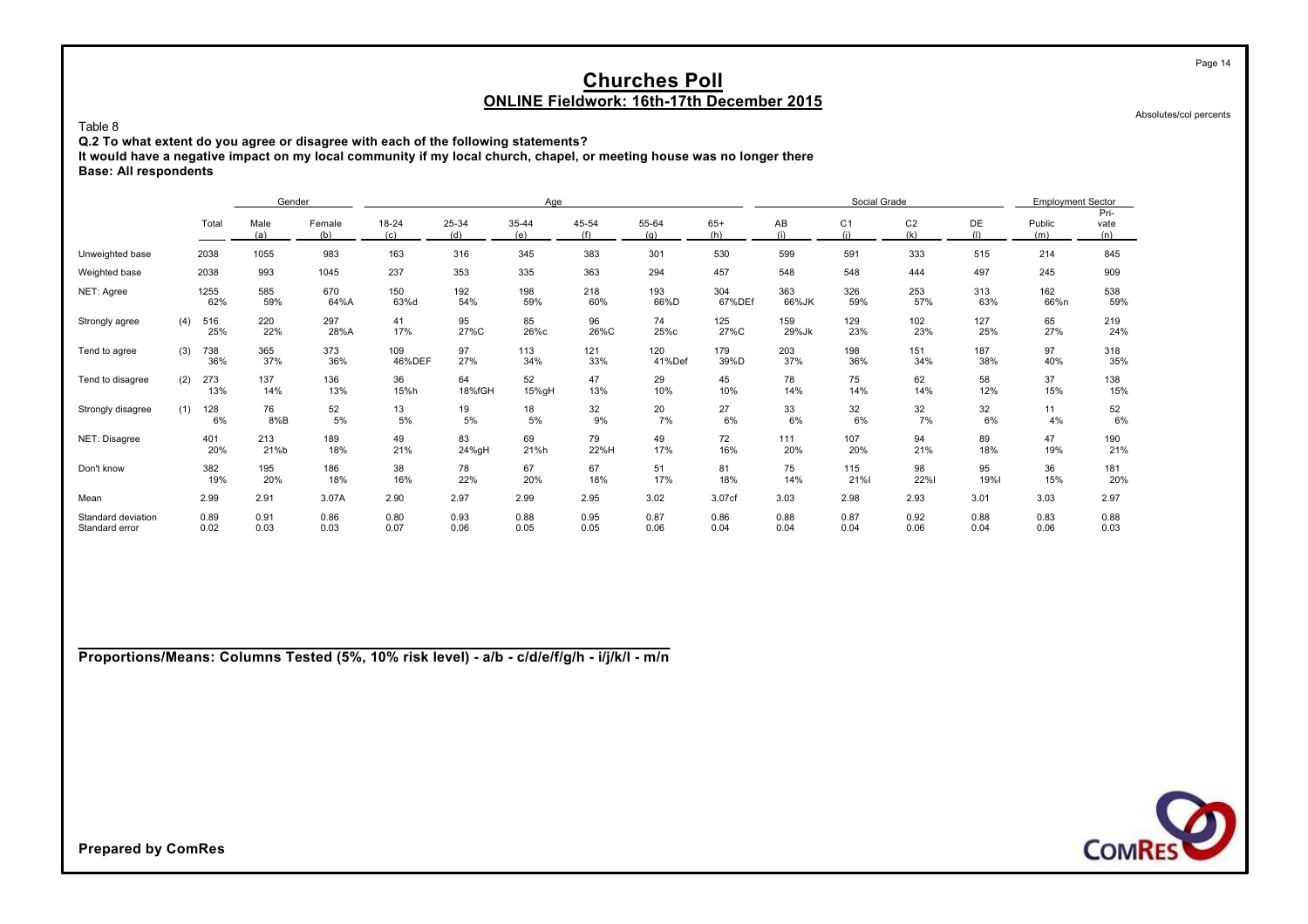Absolutes/col percents

Page 15

Table 8 **Q.2 To what extent do you agree or disagree with each of the following statements? It would have a negative impact on my local community if my local church, chapel, or meeting house was no longer there Base: All respondents**

|                                      |     |              |              |              |              |              |              |                                  | Region       |                   |              |                   |              |                      |              |              |               |                       | To which of the following religious groups do you consider<br>vourself to be a member of? |              |                       |              |               |
|--------------------------------------|-----|--------------|--------------|--------------|--------------|--------------|--------------|----------------------------------|--------------|-------------------|--------------|-------------------|--------------|----------------------|--------------|--------------|---------------|-----------------------|-------------------------------------------------------------------------------------------|--------------|-----------------------|--------------|---------------|
|                                      |     |              | Scot-        |              | NET:<br>Eng- | North        | North        | York-<br>shire<br>& Hum-<br>ber- | West<br>Mid- | East<br>Mid-      | East-        |                   | South        | South                | Chris-       | NET:         |               |                       |                                                                                           |              | Budd-                 |              |               |
|                                      |     | Total        | land<br>(a)  | Wales<br>(b) | land<br>(d)  | East<br>(e)  | West<br>(f)  | side<br>(q)                      | lands<br>(h) | lands<br>(i)      | ern<br>(i)   | London<br>(k)     | East<br>(1)  | West<br>(m)          | tian<br>(n)  | Other<br>(0) | Muslim<br>(p) | Hindu<br>(a)          | Jewish<br>(r)                                                                             | Sikh<br>(s)  | hist<br>(t)           | Other<br>(u) | None<br>(v)   |
| Unweighted base                      |     | 2038         | 190          | 100          | 1748         | 78           | 214          | 199                              | 176          | 154               | 220          | 229               | 298          | 180                  | 1081         | 110          | 39            | 12                    | 12                                                                                        | 2            | 11                    | 34           | 810           |
| Weighted base                        |     | 2038         | 177          | $104*$       | 1757         | 86*          | 234          | 173                              | 183          | 151               | 197          | 269               | 285          | 179                  | 1066         | 108*         | $39*$         | $12**$                | $11**$                                                                                    | $3***$       | $10**$                | $34**$       | 821           |
| NET: Agree                           |     | 1255<br>62%  | 112<br>63%B  | 51<br>49%    | 1092<br>62%B | 48<br>56%    | 152<br>65%B  | 113<br>65%B                      | 107<br>58%   | 93<br>62%b        | 127<br>64%B  | 163<br>61%b       | 172<br>60%b  | 117<br>65%B          | 785<br>74%OV | 64<br>59%V   | 24<br>61%v    | 9<br>80%              | 5<br>48%                                                                                  | 3<br>100%    | 3<br>31%              | 19<br>58%    | 381<br>46%    |
| Strongly agree                       | (4) | 516<br>25%   | 42<br>24%be  | 15<br>14%    | 460<br>26%B  | 11<br>13%    | 71<br>31%BEM | 42<br>25%be                      | 45<br>24%be  | 40<br>27%BE       | 58<br>29%BEM | 83<br>31%BEM      | 76           | 33<br>27%BEm 18%     | 371<br>35%OV | 26<br>24%V   | 10<br>26%V    | 3<br>26%              | 34%                                                                                       |              | $\overline{2}$<br>19% | 21%          | 111<br>14%    |
| Tend to agree                        | (3) | 738<br>36%   | 71<br>40%K   | 36<br>35%    | 632<br>36%   | 37<br>43%k   | 80<br>34%    | 71<br>41%K                       | 62<br>34%    | 53<br>35%         | 69<br>35%    | 80<br>30%         | 95<br>33%    | 84<br>47%bFH<br>iJKL | 414<br>39%V  | 38<br>35%    | 14<br>35%     | 6<br>54%              | $\overline{2}$<br>14%                                                                     | 3<br>100%    | 11%                   | 12<br>37%    | 270<br>33%    |
| Tend to disagree                     | (2) | 273<br>13%   | 29<br>17%GK  | 20<br>19%GK  | 224<br>13%   | 15<br>17%gk  | 32<br>14%    | 16<br>9%                         | 26<br>14%    | 21<br>14%         | 26<br>13%    | 24<br>9%          | 42<br>15%k   | 24<br>14%            | 98<br>9%     | 17<br>16%N   | 19%n          | 7%                    |                                                                                           |              | 4<br>36%              | 6<br>16%     | 155<br>19%N   |
| Strongly disagree                    | (1) | 128<br>6%    | 10<br>6%     | 7%           | 111<br>6%    | 4<br>5%      | 10<br>4%     | 13<br>7%                         | 16<br>9%f    | 9<br>6%           | 10<br>5%     | 15<br>6%          | 19<br>7%     | 13<br>7%             | 40<br>4%     | 8<br>8%n     | 3<br>8%       |                       | 8%                                                                                        |              | 8%                    | 4<br>11%     | 76<br>9%N     |
| NET: Disagree                        |     | 401<br>20%   | 39<br>22%k   | 27<br>26%gK  | 335<br>19%   | 19<br>22%    | 42<br>18%    | 28<br>16%                        | 42<br>23%K   | 30<br>20%         | 36<br>18%    | 39<br>15%         | 61<br>21%k   | 38<br>21%            | 138<br>13%   | 26<br>24%N   | 10<br>27%N    | 7%                    | 8%                                                                                        |              | 5<br>44%              | 9<br>27%     | 231<br>28%N   |
| Don't know                           |     | 382<br>19%   | 25<br>14%    | 26<br>25%AM  | 330<br>19%   | 19<br>22%    | 40<br>17%    | 31<br>18%                        | 35<br>19%    | 28<br>18%         | 35<br>18%    | 66<br>25%Afj<br>м | 52<br>18%    | 25<br>14%            | 144<br>13%   | 19<br>17%    | 5<br>12%      | $\overline{2}$<br>13% | 5<br>44%                                                                                  |              | 3<br>25%              | 5<br>15%     | 209<br>25%oNp |
| Mean                                 |     | 2.99         | 2.95         | 2.75         | 3.01B        | 2.82         | 3.10BE<br>hM | 3.01 <sub>b</sub>                | 2.91         | 3.01 <sub>b</sub> | 3.07Be<br>m  | 3.14aB<br>EHM     | 2.98b        | 2.88                 | 3.21OV       | 2.91V        | 2.91          | 3.22                  | 3.32                                                                                      | 3.00         | 2.56                  | 2.80         | 2.68          |
| Standard deviation<br>Standard error |     | 0.89<br>0.02 | 0.86<br>0.07 | 0.87<br>0.10 | 0.89<br>0.02 | 0.79<br>0.10 | 0.86<br>0.07 | 0.88<br>0.07                     | 0.95<br>0.08 | 0.90<br>0.08      | 0.87<br>0.07 | 0.90<br>0.07      | 0.92<br>0.06 | 0.84<br>0.07         | 0.80<br>0.03 | 0.92<br>0.10 | 0.94<br>0.16  | 0.60<br>0.19          | 1.12<br>0.42                                                                              | 0.00<br>0.00 | 1.06<br>0.38          | 0.97<br>0.18 | 0.91<br>0.04  |

**Proportions/Means: Columns Tested (5%, 10% risk level) - a/d - b/d - c/d - a/b/c/e/f/g/h/i/j/k/l/m - n/o - o/v - n/p/q/r/s/t/u/v \* small base; \*\* very small base (under 30) ineligible for sig testing**

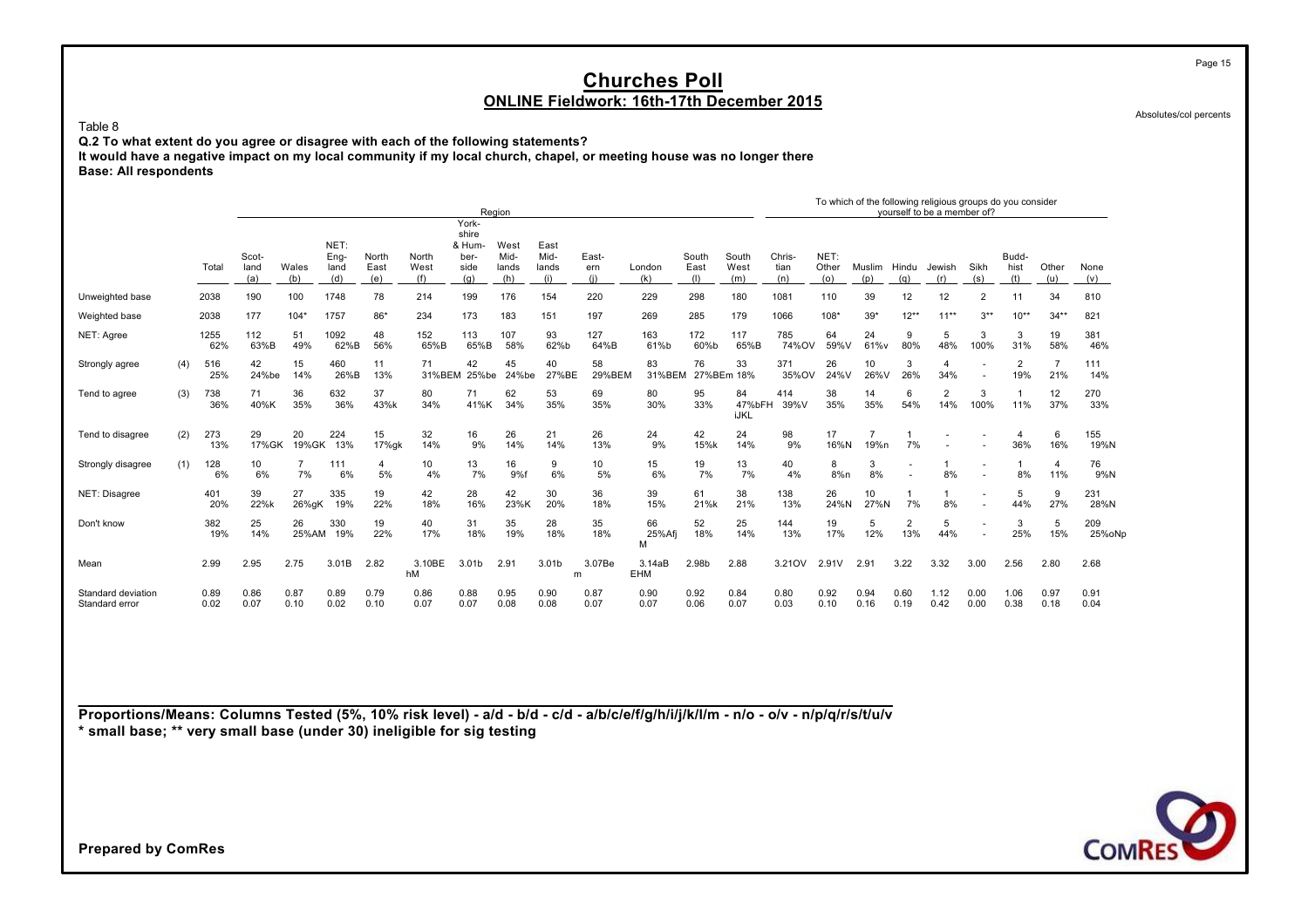Absolutes/col percents

Page 16

Table 9 **Q.2 To what extent do you agree or disagree with each of the following statements? Repairing and restoring churches, chapels and meeting houses only benefits churchgoers Base: All respondents**

|                                      |     |              | Gender       |               |                  |              | Age          |               |               |                |               | Social Grade          |                       |              | <b>Employment Sector</b> |                     |
|--------------------------------------|-----|--------------|--------------|---------------|------------------|--------------|--------------|---------------|---------------|----------------|---------------|-----------------------|-----------------------|--------------|--------------------------|---------------------|
|                                      |     | Total        | Male<br>(a)  | Female<br>(b) | $18 - 24$<br>(c) | 25-34<br>(d) | 35-44<br>(e) | 45-54<br>(f)  | 55-64<br>(a)  | $65+$<br>(h)   | AB            | C <sub>1</sub><br>(i) | C <sub>2</sub><br>(k) | DE<br>(1)    | Public<br>(m)            | Pri-<br>vate<br>(n) |
| Unweighted base                      |     | 2038         | 1055         | 983           | 163              | 316          | 345          | 383           | 301           | 530            | 599           | 591                   | 333                   | 515          | 214                      | 845                 |
| Weighted base                        |     | 2038         | 993          | 1045          | 237              | 353          | 335          | 363           | 294           | 457            | 548           | 548                   | 444                   | 497          | 245                      | 909                 |
| NET: Agree                           |     | 711<br>35%   | 382<br>38%B  | 329<br>32%    | 95<br>40%H       | 132<br>37%H  | 129<br>39%H  | 123<br>34%    | 98<br>33%     | 135<br>29%     | 171<br>31%    | 192<br>35%            | 174<br>39%            | 174<br>35%   | 70<br>28%                | 352<br>39%M         |
| Strongly agree                       | (4) | 215<br>11%   | 127<br>13%B  | 89<br>8%      | 31<br>13%H       | 45<br>13%H   | 37<br>11%h   | 41<br>11%H    | 29<br>10%     | 33<br>7%       | 52<br>9%      | 52<br>9%              | 62<br>14%ij           | 51<br>10%    | 19<br>8%                 | 114<br>13%m         |
| Tend to agree                        | (3) | 496<br>24%   | 255<br>26%   | 241<br>23%    | 64<br>27%        | 87<br>25%    | 92<br>28%    | 81<br>22%     | 70<br>24%     | 102<br>22%     | 119<br>22%    | 141<br>26%            | 113<br>25%            | 123<br>25%   | 51<br>21%                | 238<br>26%          |
| Tend to disagree                     | (2) | 857<br>42%   | 399<br>40%   | 458<br>44%    | 83<br>35%        | 137<br>39%   | 124<br>37%   | 158<br>43%    | 134<br>46%cE  | 222<br>48%CDE  | 244<br>45%L   | 253<br>46%kL          | 177<br>40%            | 183<br>37%   | 124<br>51%N              | 359<br>40%          |
| Strongly disagree                    | (1) | 242<br>12%   | 109<br>11%   | 134<br>13%    | 15<br>7%         | 32<br>9%     | 33<br>10%    | 46<br>13%C    | 46<br>16%CDE  | 70<br>15%CDE   | 95<br>17%JKI  | 53<br>10%k            | 28<br>6%              | 67<br>13%jK  | 27<br>11%                | 88<br>10%           |
| NET: Disagree                        |     | 1100<br>54%  | 507<br>51%   | 592<br>57%A   | 99<br>42%        | 168<br>48%   | 157<br>47%   | 204<br>56%CDE | 180<br>61%CDE | 292<br>64%CDEF | 339<br>62%jKL | 306<br>56%KI          | 204<br>46%            | 250<br>50%   | 151<br>62%N              | 448<br>49%          |
| Don't know                           |     | 227<br>11%   | 103<br>10%   | 124<br>12%    | 43<br>18%FGH     | 53<br>15%fGH | 49<br>15%fGH | 37<br>10%Gh   | 16<br>5%      | 31<br>7%       | 38<br>7%      | 50<br>9%              | 66<br>15%IJ           | 74<br>15%IJ  | 24<br>10%                | 109<br>12%          |
| Mean                                 |     | 2.38         | 2.45B        | 2.31          | 2.57FGH          | 2.48GH       | 2.47GH       | 2.36H         | 2.29          | 2.23           | 2.25          | 2.381                 | 2.55IJL               | 2.371        | 2.28                     | 2.47M               |
| Standard deviation<br>Standard error |     | 0.86<br>0.02 | 0.88<br>0.03 | 0.83<br>0.03  | 0.85<br>0.07     | 0.88<br>0.05 | 0.86<br>0.05 | 0.88<br>0.05  | 0.86<br>0.05  | 0.81<br>0.04   | 0.87<br>0.04  | 0.81<br>0.03          | 0.85<br>0.05          | 0.89<br>0.04 | 0.79<br>0.06             | 0.87<br>0.03        |

**Proportions/Means: Columns Tested (5%, 10% risk level) - a/b - c/d/e/f/g/h - i/j/k/l - m/n**

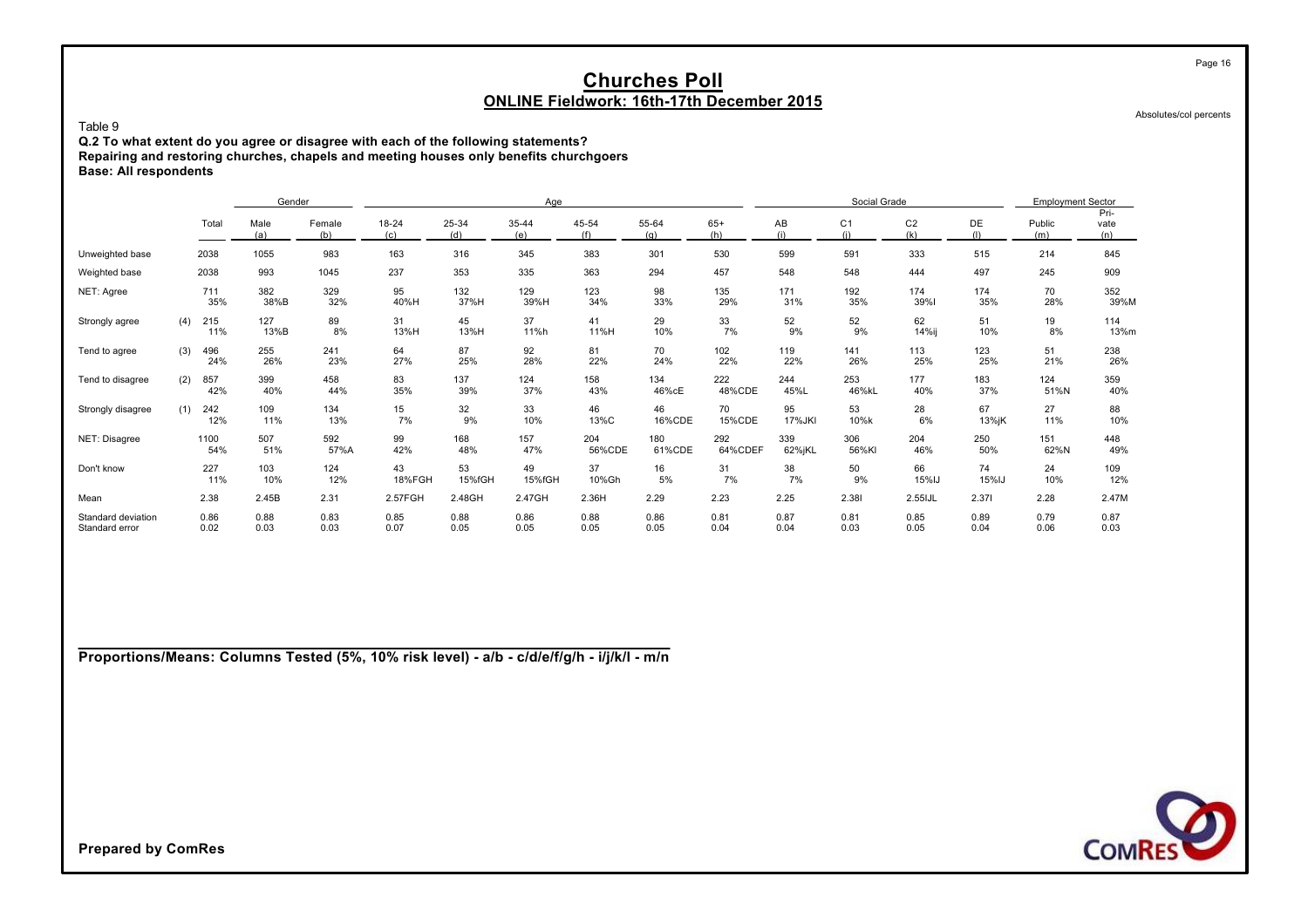Absolutes/col percents

Page 17

Table 9

**Q.2 To what extent do you agree or disagree with each of the following statements? Repairing and restoring churches, chapels and meeting houses only benefits churchgoers Base: All respondents**

|                                      |     |              |                      |                                         |                             |                                |                      | Region                                          |                              |                              |                      |                     |                      |                      |                          |                      | To which of the following religious groups do you consider |                                | vourself to be a member of? |                       |                      |              |              |
|--------------------------------------|-----|--------------|----------------------|-----------------------------------------|-----------------------------|--------------------------------|----------------------|-------------------------------------------------|------------------------------|------------------------------|----------------------|---------------------|----------------------|----------------------|--------------------------|----------------------|------------------------------------------------------------|--------------------------------|-----------------------------|-----------------------|----------------------|--------------|--------------|
|                                      |     | Total        | Scot-<br>land<br>(a) | Wales<br>(b)                            | NET:<br>Eng-<br>land<br>(d) | North<br>East<br>(e)           | North<br>West<br>(f) | York-<br>shire<br>& Hum-<br>ber-<br>side<br>(q) | West<br>Mid-<br>lands<br>(h) | East<br>Mid-<br>lands<br>(i) | East-<br>ern<br>(i)  | London<br>(k)       | South<br>East<br>(1) | South<br>West<br>(m) | Chris-<br>tian<br>(n)    | NET:<br>Other<br>(0) | Muslim<br>(D)                                              | Hindu<br>(q)                   | Jewish<br>(r)               | Sikh<br>(s)           | Budd-<br>hist<br>(t) | Other<br>(u) | None<br>(V)  |
| Unweighted base                      |     | 2038         | 190                  | 100                                     | 1748                        | 78                             | 214                  | 199                                             | 176                          | 154                          | 220                  | 229                 | 298                  | 180                  | 1081                     | 110                  | 39                                                         | 12                             | 12                          | $\overline{2}$        | 11                   | 34           | 810          |
| Weighted base                        |     | 2038         | 177                  | $104*$                                  | 1757                        | 86*                            | 234                  | 173                                             | 183                          | 151                          | 197                  | 269                 | 285                  | 179                  | 1066                     | $108*$               | $39*$                                                      | $12***$                        | $11***$                     | $3***$                | $10**$               | $34**$       | 821          |
| NET: Agree                           |     | 711<br>35%   | 70<br>40%GHJ         | 45<br>44%dGH<br>iJ                      | 596<br>34%                  | 32<br>38%h                     | 86<br>37%gH          | 47<br>27%                                       | 46<br>25%                    | 46<br>30%                    | 57<br>29%            | 100<br>37%GHi       | 120<br>42%GHI        | 62<br>35%h           | 315<br>30%               | 51<br>47%N           | 19<br>49%N                                                 | 5<br>46%                       | 5<br>45%                    | $\overline{2}$<br>59% | 6<br>58%             | 14<br>41%    | 327<br>40%N  |
| Strongly agree                       | (4) | 215<br>11%   | 18<br>10%            | 24<br>23%DAE 10%<br><b>FGHiJK</b><br>LM | 173                         | $\overline{7}$<br>9%           | 17<br>7%             | 13<br>8%                                        | 18<br>10%                    | 19<br>12%                    | 14<br>7%             | 34<br>13%i          | 34<br>12%            | 17<br>9%             | 80<br>8%                 | 13<br>12%            | 6<br>14%                                                   | $\overline{2}$<br>13%          |                             |                       | 13%                  | 5<br>14%     | 116<br>14%N  |
| Tend to agree                        | (3) | 496<br>24%   | 52<br>29%GHI         | 21<br>21%                               | 422<br>24%                  | 25<br>29%Hi                    | 69<br>29% GHI        | 34<br>19%                                       | 28<br>15%                    | 27<br>18%                    | 43<br>22%            | 67<br>25%H          | 85<br>30%GHI         | 46<br>25%H           | 234<br>22%               | 37<br>34%Nv          | 13<br>35%n                                                 | 4<br>32%                       | 5<br>45%                    | $\overline{2}$<br>59% | 5<br>44%             | 9<br>27%     | 211<br>26%n  |
| Tend to disagree                     | (2) | 857<br>42%   | 77<br>43%            | 39<br>37%                               | 742<br>42%                  | 31<br>36%                      | 95<br>40%            | 89<br><b>KL</b>                                 | 87<br>51%BEF 48%KL           | 69<br>46%kl                  | 86<br>43%            | 96<br>36%           | 104<br>37%           | 85<br>48%KL          | 506<br>47%OPV 32%        | 35                   | 9<br>23%                                                   | 3<br>29%                       | 6<br>55%                    | 41%                   | 3<br>32%             | 12<br>36%    | 304<br>37%   |
| Strongly disagree                    | (1) | 242<br>12%   | 15<br>8%             | 8<br>7%                                 | 220<br>13%                  | 5<br>6%                        | 30<br>13%            | 21<br>12%                                       | 25<br>14%                    | 18<br>12%                    | 37<br>19%ABE<br>gKLM | 30<br>11%           | 34<br>12%            | 19<br>11%            | 166<br>16%OV             | 6%                   | $\overline{2}$<br>5%                                       | 12%                            |                             |                       |                      | 3<br>10%     | 66<br>8%     |
| NET: Disagree                        |     | 1100<br>54%  | 91<br>52%            | 47<br>45%                               | 961<br>55%b                 | 36<br>42%                      | 124<br>53%           | 109<br>fKL                                      | 113<br>63%ABE 62%aBE<br>KL   | 88<br>58%bEk                 | 123<br>62%ABE<br>fKL | 126<br>47%          | 138<br>48%           | 104                  | 672<br>58%bEK 63%OPV 38% | 42                   | 11<br>28%                                                  | 5<br>41%                       | 6<br>55%                    | 41%                   | 3<br>32%             | 15<br>46%    | 370<br>45%p  |
| Don't know                           |     | 227<br>11%   | 15<br>9%             | 12<br>12%                               | 200<br>11%                  | 17<br>20%AFG 10%<br><b>JLM</b> | 24                   | 17<br>10%                                       | 25<br>13%m                   | 17<br>11%                    | 18<br>9%             | 43<br>16%Afg<br>jIM | 27<br>10%            | 12<br>7%             | 79<br>7%                 | 16<br>15%N           | 9<br>23%N                                                  | $\overline{\mathbf{c}}$<br>13% |                             |                       | 10%                  | 4<br>13%     | 124<br>15%N  |
| Mean                                 |     | 2.38         | 2.46GH               | 2.67Da<br><b>FGHIJM</b>                 | 2.35                        | 2.50gh<br>$\cdot$              | 2.35j                | 2.25                                            | 2.24                         | 2.35                         | 2.19                 | 2.46GH              | 2.47GH               | 2.36                 | 2.23                     | 2.62N                | 2.76                                                       | 2.54                           | 2.45                        | 2.59                  | 2.80                 | 2.53         | 2.54N        |
| Standard deviation<br>Standard error |     | 0.86<br>0.02 | 0.81<br>0.06         | 0.96<br>0.10                            | 0.86<br>0.02                | 0.80<br>0.10                   | 0.82<br>0.06         | 0.79<br>0.06                                    | 0.86<br>0.07                 | 0.89<br>0.07                 | 0.85<br>0.06         | 0.90<br>0.06        | 0.88<br>0.05         | 0.82<br>0.06         | 0.82<br>0.03             | 0.82<br>0.08         | 0.84<br>0.15                                               | 0.96<br>0.30                   | 0.52<br>0.15                | 0.62<br>0.44          | 0.72<br>0.24         | 0.91<br>0.16 | 0.88<br>0.03 |

**Proportions/Means: Columns Tested (5%, 10% risk level) - a/d - b/d - c/d - a/b/c/e/f/g/h/i/j/k/l/m - n/o - o/v - n/p/q/r/s/t/u/v \* small base; \*\* very small base (under 30) ineligible for sig testing**

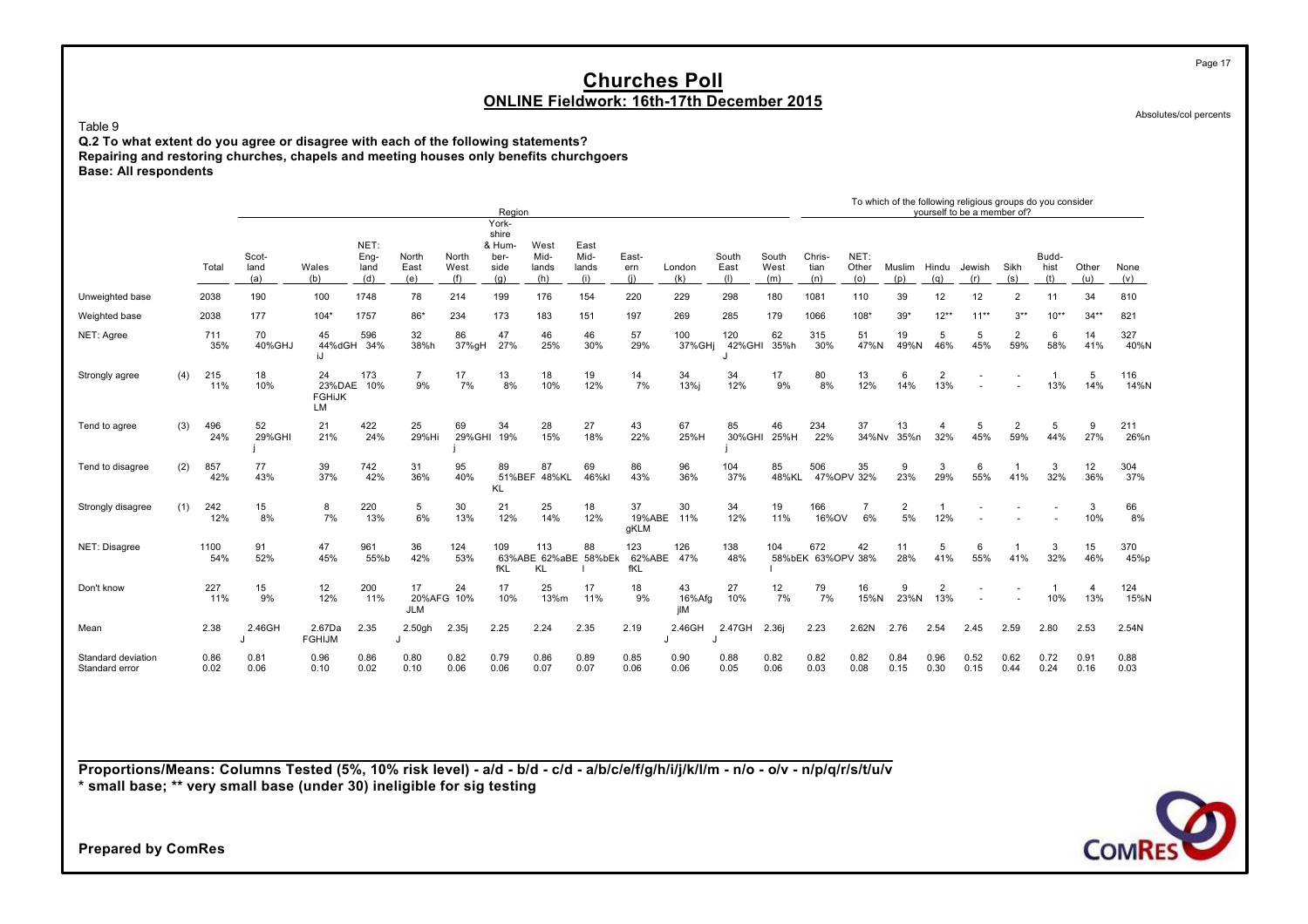Absolutes/col percents

Page 18

#### Table 10

**Q.2 To what extent do you agree or disagree with each of the following statements?**

**It is difficult to find useful visitor information, such as directions, opening hours, and details of things**

**to see and do about churches, chapels and meeting houses**

**Base: All respondents**

|                                      |     |              | Gender       |               |                  |              | Age          |              |              |              |              | Social Grade          |                       |              | <b>Employment Sector</b> |                     |
|--------------------------------------|-----|--------------|--------------|---------------|------------------|--------------|--------------|--------------|--------------|--------------|--------------|-----------------------|-----------------------|--------------|--------------------------|---------------------|
|                                      |     | Total        | Male<br>(a)  | Female<br>(b) | $18 - 24$<br>(c) | 25-34<br>(d) | 35-44<br>(e) | 45-54<br>(f) | 55-64<br>(q) | $65+$<br>(h) | AB<br>(i)    | C <sub>1</sub><br>(i) | C <sub>2</sub><br>(k) | DE<br>(1)    | Public<br>(m)            | Pri-<br>vate<br>(n) |
| Unweighted base                      |     | 2038         | 1055         | 983           | 163              | 316          | 345          | 383          | 301          | 530          | 599          | 591                   | 333                   | 515          | 214                      | 845                 |
| Weighted base                        |     | 2038         | 993          | 1045          | 237              | 353          | 335          | 363          | 294          | 457          | 548          | 548                   | 444                   | 497          | 245                      | 909                 |
| NET: Agree                           |     | 943<br>46%   | 425<br>43%   | 518<br>50%A   | 138<br>58%DEFGH  | 157<br>44%   | 156<br>47%   | 160<br>44%   | 132<br>45%   | 200<br>44%   | 261<br>48%   | 255<br>46%            | 202<br>45%            | 225<br>45%   | 128<br>52%               | 415<br>46%          |
| Strongly agree                       | (4) | 211<br>10%   | 90<br>9%     | 121<br>12%a   | 24<br>10%        | 45<br>13%h   | 37<br>11%    | 37<br>10%    | 27<br>9%     | 40<br>9%     | 55<br>10%    | 48<br>9%              | 51<br>11%             | 57<br>11%    | 23<br>9%                 | 102<br>11%          |
| Tend to agree                        | (3) | 732<br>36%   | 335<br>34%   | 397<br>38%a   | 114<br>48%DEFGH  | 112<br>32%   | 119<br>35%   | 123<br>34%   | 105<br>36%   | 161<br>35%   | 206<br>38%   | 207<br>38%            | 151<br>34%            | 168<br>34%   | 105<br>43%N              | 313<br>34%          |
| Tend to disagree                     | (2) | 386<br>19%   | 199<br>20%   | 188<br>18%    | 39<br>17%        | 67<br>19%    | 66<br>20%    | 63<br>17%    | 46<br>16%    | 106<br>23%FG | 123<br>22%kL | 109<br>20%            | 74<br>17%             | 80<br>16%    | 43<br>18%                | 178<br>20%          |
| Strongly disagree                    | (1) | 73<br>4%     | 38<br>4%     | 36<br>3%      | 11<br>4%         | 12<br>3%     | 9<br>3%      | 14<br>4%     | 12<br>4%     | 16<br>4%     | 26<br>5%K    | 25<br>5%K             | 5<br>$1\%$            | 18<br>4%K    | 11<br>4%                 | 33<br>4%            |
| NET: Disagree                        |     | 460<br>23%   | 237<br>24%   | 223<br>21%    | 50<br>21%        | 79<br>22%    | 75<br>22%    | 77<br>21%    | 57<br>20%    | 122<br>27%fG | 149<br>27%KL | 134<br>25%KI          | 79<br>18%             | 97<br>20%    | 54<br>22%                | 211<br>23%          |
| Don't know                           |     | 635<br>31%   | 331<br>33%b  | 304<br>29%    | 49<br>21%        | 117<br>33%C  | 104<br>31%C  | 126<br>35%C  | 104<br>35%C  | 135<br>29%C  | 138<br>25%   | 159<br>29%            | 163<br>37%IJ          | 175<br>35%lj | 63<br>26%                | 282<br>31%          |
| Mean                                 |     | 2.77         | 2.72         | 2.81A         | 2.81             | 2.81         | 2.80         | 2.77         | 2.78         | 2.69         | 2.71         | 2.71                  | 2.88IJ                | 2.82i        | 2.77                     | 2.77                |
| Standard deviation<br>Standard error |     | 0.76<br>0.02 | 0.77<br>0.03 | 0.76<br>0.03  | 0.73<br>0.07     | 0.80<br>0.05 | 0.75<br>0.05 | 0.78<br>0.05 | 0.76<br>0.05 | 0.75<br>0.04 | 0.78<br>0.04 | 0.76<br>0.04          | 0.71<br>0.05          | 0.78<br>0.04 | 0.74<br>0.06             | 0.78<br>0.03        |

**Proportions/Means: Columns Tested (5%, 10% risk level) - a/b - c/d/e/f/g/h - i/j/k/l - m/n**

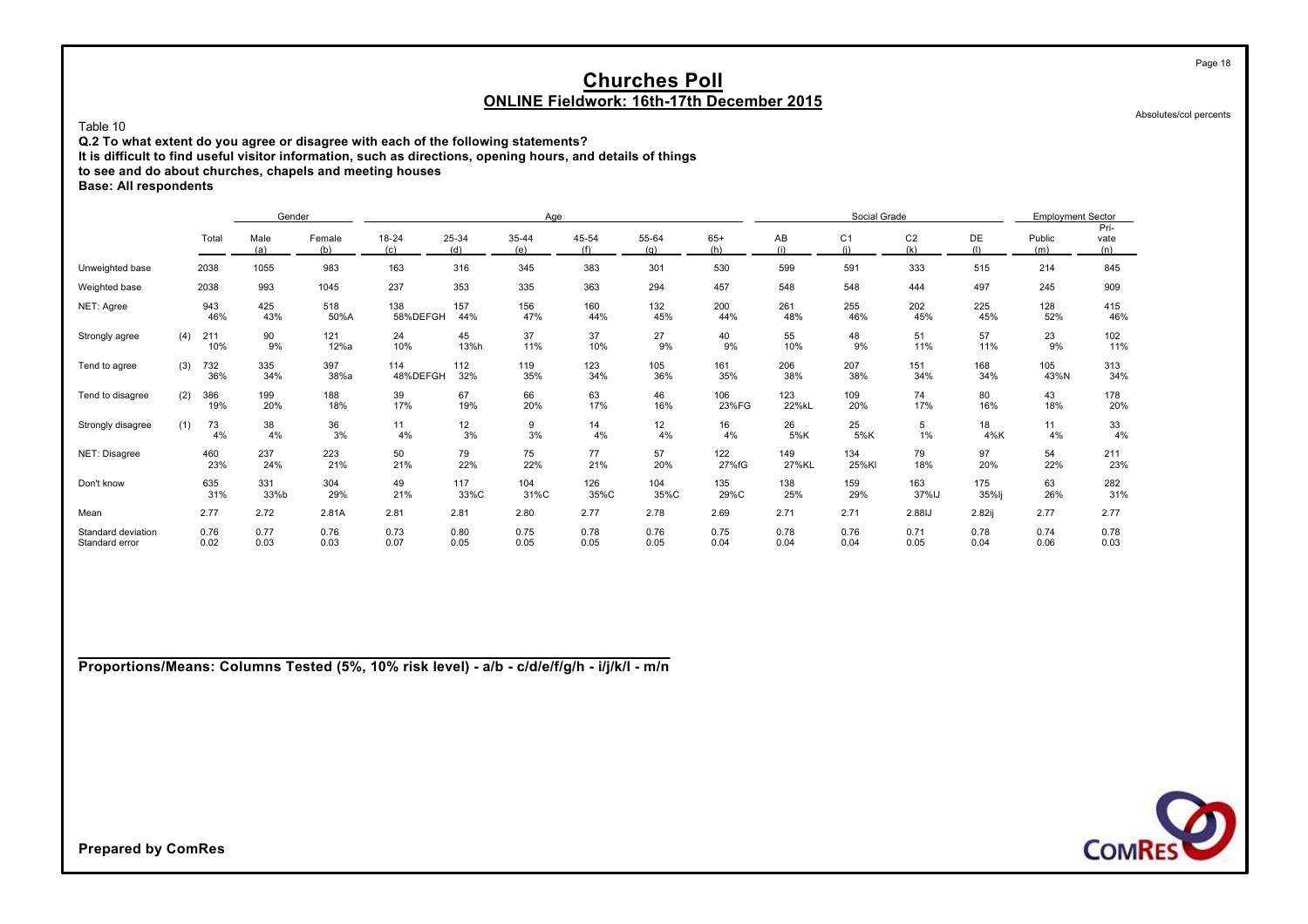Table 10

**Q.2 To what extent do you agree or disagree with each of the following statements?**

**It is difficult to find useful visitor information, such as directions, opening hours, and details of things**

**to see and do about churches, chapels and meeting houses**

**Base: All respondents**

|                                      |     |              |                      |                 |                             |                              |                      | Region                                          |                              |                              |                     |                  |                      |                      |                       |                      |               |              | To which of the following religious groups do you consider<br>vourself to be a member of? |                          |                       |              |              |
|--------------------------------------|-----|--------------|----------------------|-----------------|-----------------------------|------------------------------|----------------------|-------------------------------------------------|------------------------------|------------------------------|---------------------|------------------|----------------------|----------------------|-----------------------|----------------------|---------------|--------------|-------------------------------------------------------------------------------------------|--------------------------|-----------------------|--------------|--------------|
|                                      |     | Total        | Scot-<br>land<br>(a) | Wales<br>(b)    | NET:<br>Eng-<br>land<br>(d) | North<br>East<br>(e)         | North<br>West<br>(f) | York-<br>shire<br>& Hum-<br>ber-<br>side<br>(q) | West<br>Mid-<br>lands<br>(h) | East<br>Mid-<br>lands<br>(i) | East-<br>ern<br>(i) | London<br>(k)    | South<br>East<br>(1) | South<br>West<br>(m) | Chris-<br>tian<br>(n) | NET:<br>Other<br>(0) | Muslim<br>(D) | Hindu<br>(a) | Jewish<br>(r)                                                                             | Sikh<br>(s)              | Budd-<br>hist<br>(t)  | Other<br>(u) | None<br>(v)  |
| Unweighted base                      |     | 2038         | 190                  | 100             | 1748                        | 78                           | 214                  | 199                                             | 176                          | 154                          | 220                 | 229              | 298                  | 180                  | 1081                  | 110                  | 39            | 12           | 12                                                                                        | $\overline{2}$           | 11                    | 34           | 810          |
| Weighted base                        |     | 2038         | 177                  | $104*$          | 1757                        | 86*                          | 234                  | 173                                             | 183                          | 151                          | 197                 | 269              | 285                  | 179                  | 1066                  | $108*$               | $39*$         | $12***$      | $11**$                                                                                    | $3***$                   | $10**$                | $34**$       | 821          |
| NET: Agree                           |     | 943<br>46%   | 86<br>48%            | 47<br>46%       | 810<br>46%                  | 51<br>59%fGh<br><b>iJKm</b>  | 110<br>47%           | 76<br>44%                                       | 82<br>45%                    | 66<br>44%                    | 87<br>44%           | 113<br>42%       | 142<br>50%           | 84<br>47%            | 546<br>51%V           | 58<br>53%V           | 17<br>43%     | 8<br>66%     | 6<br>52%                                                                                  | 3<br>100%                | 5<br>50%              | 20<br>59%    | 320<br>39%   |
| Strongly agree                       | (4) | 211<br>10%   | 18<br>10%jm          | 12<br>$12\%$ jm | 180<br>10%                  | $\overline{7}$<br>8%         | 30<br>13%JM          | 22<br>13%JM                                     | 16<br>9%                     | 21<br>14%JM                  | 10<br>5%            | 30<br>11%Jm      | 34<br>12%JM          | 9<br>5%              | 118<br>11%            | 13<br>12%            | 6<br>15%      | 3<br>26%     |                                                                                           |                          | 8%                    | 3<br>9%      | 77<br>9%     |
| Tend to agree                        | (3) | 732<br>36%   | 67<br>38%            | 35<br>34%       | 630<br>36%                  | 44<br>51%aBF<br><b>GHIKI</b> | 80<br>34%            | 54<br>31%                                       | 66<br>36%                    | 45<br>30%                    | 77<br>39%k          | 82<br>31%        | 108<br>38%           | 74<br>42%giK         | 427<br>40%V           | 45<br>42%V           | 11<br>28%     | 5<br>40%     | 6<br>52%                                                                                  | 3<br>100%                | $\overline{4}$<br>42% | 17<br>50%    | 243<br>30%   |
| Tend to disagree                     | (2) | 386<br>19%   | 25<br>14%            | 11<br>11%       | 351<br>20%aB                | 8<br>10%                     | 48<br>21%be          | 44                                              | 39<br>26%ABE 21%aBe          | 24<br>16%                    | 38<br>19%be         | 64<br>24%ABE     | 50<br>18%            | 34<br>19%            | 238<br>22%V           | 19<br>18%            | 8<br>20%      | 9%           | $\overline{2}$<br>16%                                                                     |                          | $\overline{2}$<br>19% | 6<br>19%     | 122<br>15%   |
| Strongly disagree                    | (1) | 73<br>4%     | 4<br>2%              | 6<br>6%f        | 63<br>4%                    | 3<br>3%                      | 4<br>2%              | 5<br>3%                                         | 6<br>3%                      | 4<br>2%                      | 11<br>6%F           | 12<br>4%         | 11<br>4%             | 4%                   | 41<br>4%              | 3<br>3%              | 3<br>7%       |              |                                                                                           |                          |                       |              | 27<br>3%     |
| NET: Disagree                        |     | 460<br>23%   | 29<br>16%            | 17<br>17%       | 413<br>24%A                 | 11<br>13%                    | 53<br>23%            | 50                                              | 45<br>29%ABE 25%ae           | 28<br>18%                    | 50<br>25%AE         | 76<br>28%ABE 21% | 61                   | 41<br>23%            | 279<br>26%V           | 22<br>20%            | 11<br>28%     | 9%           | $\overline{2}$<br>16%                                                                     |                          | $\overline{2}$<br>19% | 6<br>19%     | 149<br>18%   |
| Don't know                           |     | 635<br>31%   | 62<br>35%            | 39<br>38%       | 534<br>30%                  | 24<br>28%                    | 72<br>31%            | 48<br>28%                                       | 56<br>31%                    | 57<br>38%g                   | 61<br>31%           | 80<br>30%        | 83<br>29%            | 54<br>30%            | 242<br>23%            | 29<br>26%            | 11<br>30%     | 3<br>25%     | $\overline{4}$<br>33%                                                                     | $\overline{\phantom{a}}$ | 3<br>30%              | 22%          | 352<br>43%ON |
| Mean                                 |     | 2.77         | 2.87Jk<br>m          | 2.82            | 2.76                        | 2.90J                        | 2.83J                | 2.74                                            | 2.72<br>m                    | 2.89Jk                       | 2.63                | 2.70             | 2.82J                | 2.69                 | 2.76                  | 2.85                 | 2.72          | 3.22         | 2.77                                                                                      | 3.00                     | 2.84                  | 2.88         | 2.79         |
| Standard deviation<br>Standard error |     | 0.76<br>0.02 | 0.72<br>0.07         | 0.85<br>0.11    | 0.76<br>0.02                | 0.64<br>0.09                 | 0.75<br>0.06         | 0.79<br>0.07                                    | 0.74<br>0.07                 | 0.80<br>0.08                 | 0.74<br>0.06        | 0.81<br>0.06     | 0.77<br>0.05         | 0.69<br>0.06         | 0.76<br>0.03          | 0.72<br>0.08         | 0.93<br>0.18  | 0.68<br>0.24 | 0.45<br>0.16                                                                              | 0.00<br>0.00             | 0.66<br>0.25          | 0.60<br>0.12 | 0.78<br>0.04 |

**Proportions/Means: Columns Tested (5%, 10% risk level) - a/d - b/d - c/d - a/b/c/e/f/g/h/i/j/k/l/m - n/o - o/v - n/p/q/r/s/t/u/v \* small base; \*\* very small base (under 30) ineligible for sig testing**



Absolutes/col percents

Page 19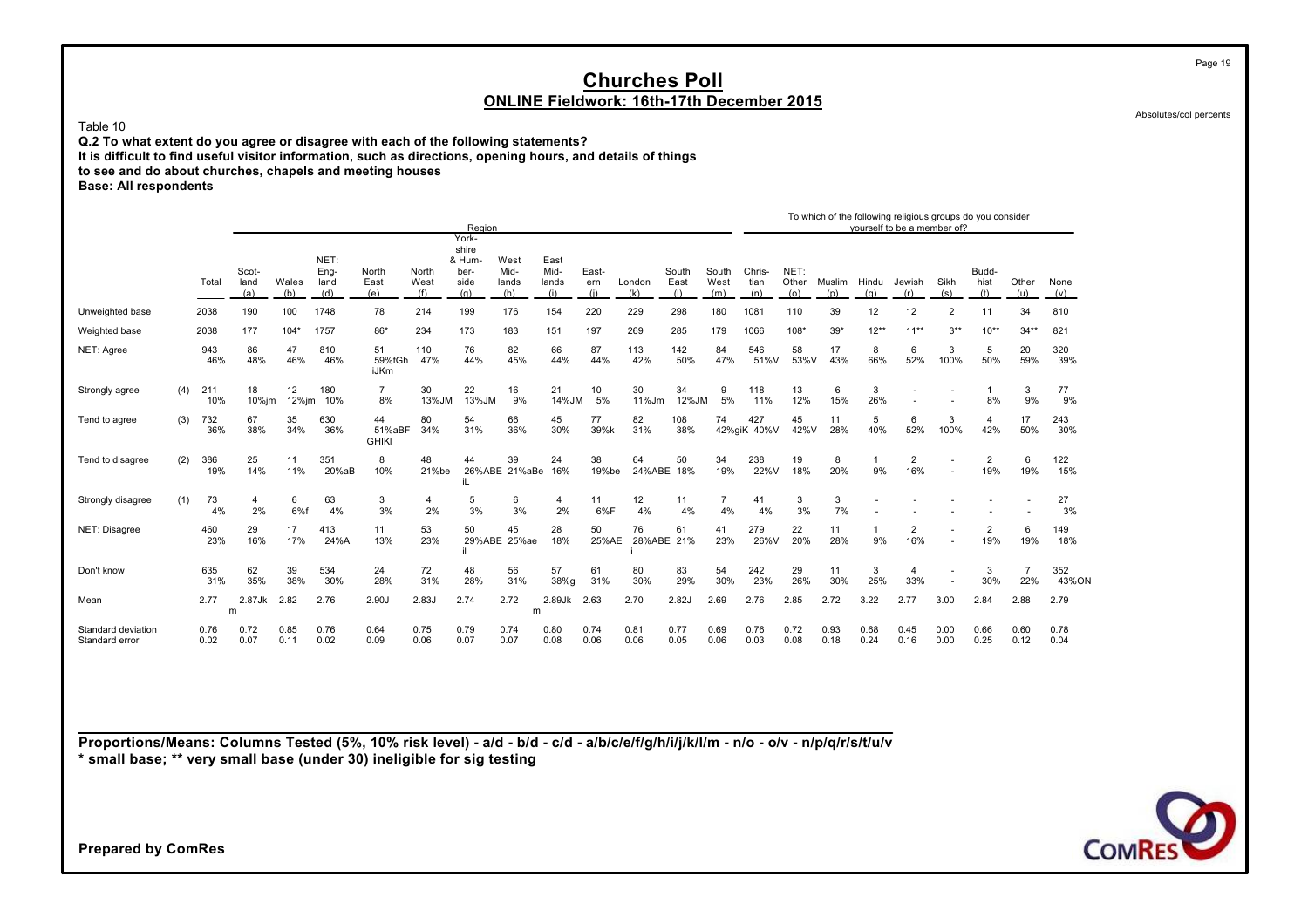#### Absolutes/col percents

Page 20

#### Table 11

**Q.3 Thinking back over the last year, have you visited a church, chapel or meeting house in the UK for any reason, including religious services (such as Sunday worship, weddings and funerals), non-religious activities (such as playgroups, cultural events, meetings and lunch clubs), or as a visitor or tourist? Base: All respondents**

|                                                                                                                                                                                          |             | Gender      |               |                  |              | Age          |              |              |                 |               | Social Grade          |                       |              | <b>Employment Sector</b> |                     |
|------------------------------------------------------------------------------------------------------------------------------------------------------------------------------------------|-------------|-------------|---------------|------------------|--------------|--------------|--------------|--------------|-----------------|---------------|-----------------------|-----------------------|--------------|--------------------------|---------------------|
|                                                                                                                                                                                          | Total       | Male<br>(a) | Female<br>(b) | $18 - 24$<br>(c) | 25-34<br>(d) | 35-44<br>(e) | 45-54<br>(f) | 55-64<br>(q) | $65+$<br>(h)    | AB<br>(i)     | C <sub>1</sub><br>(i) | C <sub>2</sub><br>(k) | DE<br>(1)    | Public<br>(m)            | Pri-<br>vate<br>(n) |
| Unweighted base                                                                                                                                                                          | 2038        | 1055        | 983           | 163              | 316          | 345          | 383          | 301          | 530             | 599           | 591                   | 333                   | 515          | 214                      | 845                 |
| Weighted base                                                                                                                                                                            | 2038        | 993         | 1045          | 237              | 353          | 335          | 363          | 294          | 457             | 548           | 548                   | 444                   | 497          | 245                      | 909                 |
| NET: Yes                                                                                                                                                                                 | 1161<br>57% | 524<br>53%  | 637<br>61%A   | 149<br>63%eFG    | 204<br>58%   | 180<br>54%   | 191<br>53%   | 151<br>51%   | 285<br>62%EFG   | 365<br>67%JKL | 328<br>60%KL          | 232<br>52%            | 236<br>48%   | 171<br>70%N              | 501<br>55%          |
| Yes. I have visited a<br>church, chapel or<br>meeting house for a<br>religious service (such<br>as Sunday worship,<br>weddings and funerals)<br>in the last year                         | 759<br>37%  | 338<br>34%  | 421<br>40%A   | 105<br>44%DeFg   | 119<br>34%   | 118<br>35%   | 121<br>33%   | 103<br>35%   | 193<br>42%DeFg  | 235<br>43%KL  | 211<br>38%            | 146<br>33%            | 167<br>34%   | 118<br>48%N              | 313<br>34%          |
| Yes. I have visited a<br>church, chapel or<br>meeting house for a<br>non-religious activity<br>(such as playgroups,<br>cultural events.<br>meetings and lunch<br>clubs) in the last year | 368<br>18%  | 147<br>15%  | 222<br>21%A   | 43<br>18%        | 81<br>23%FG  | 59<br>18%    | 57<br>16%    | 40<br>13%    | 88<br>19%g      | 133<br>24%KL  | 114<br>21%KL          | 58<br>13%             | 64<br>13%    | 53<br>21%                | 166<br>18%          |
| Yes, I have visited a<br>church, chapel or<br>meeting house as a<br>visitor or tourist in<br>the last year                                                                               | 475<br>23%  | 232<br>23%  | 243<br>23%    | 52<br>22%        | 74<br>21%    | 64<br>19%    | 74<br>20%    | 60<br>20%    | 151<br>33%CDEFG | 186<br>34%JKL | 127<br>23%L           | 89<br>20%             | 73<br>15%    | 56<br>23%                | 202<br>22%          |
| No. I have not visited<br>a church, chapel or<br>meeting house in the<br>last year                                                                                                       | 877<br>43%  | 469<br>47%B | 409<br>39%    | 87<br>37%        | 149<br>42%   | 155<br>46%cH | 172<br>47%CH | 143<br>49%CH | 172<br>38%      | 183<br>33%    | 220<br>40%            | 213<br>48%IJ          | 261<br>52%IJ | 74<br>30%                | 408<br>45%M         |

**Proportions/Means: Columns Tested (5%, 10% risk level) - a/b - c/d/e/f/g/h - i/j/k/l - m/n**